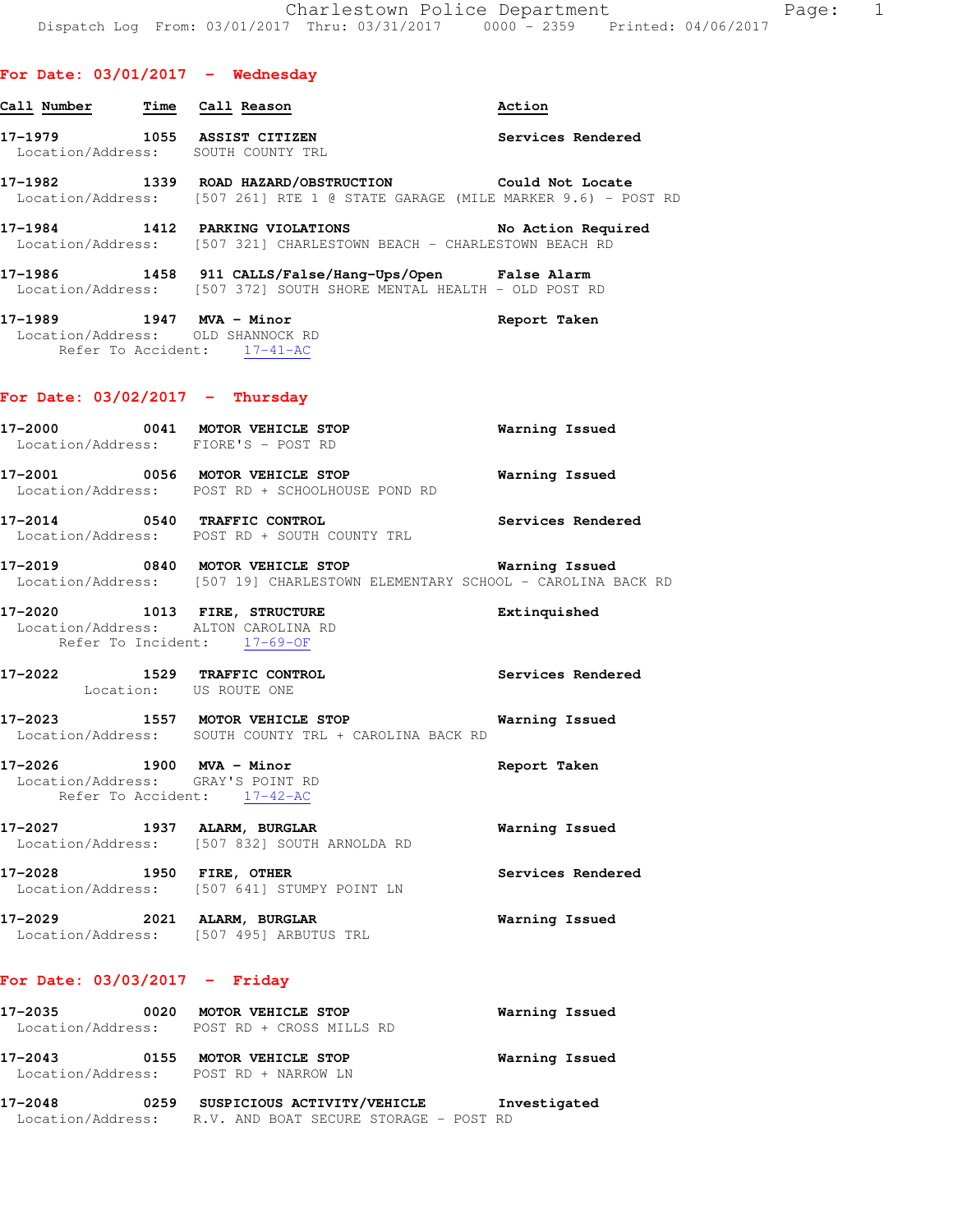|                          |  | POST RD + SCHOOLHOUSE POND RD |  |                     | Location/Address: |
|--------------------------|--|-------------------------------|--|---------------------|-------------------|
| Building Checked/Secured |  |                               |  | 1114 ALARM, BURGLAR | 17-2059           |
|                          |  |                               |  | MIDLAND RD          | Location/Address: |

**17-2064 1608 TRAFFIC CONTROL Services Rendered**  Location/Address: POST RD + KING'S FACTORY RD

**17-2065 1651 ALARM, BURGLAR Building Checked/Secured**  Location/Address: [507 23] U.S. FISH & WILDLIFE HEADQUARTERS - BEND RD

**17-2066 1726 TRAFFIC CONTROL Services Rendered**  Location/Address: POST RD + EAST BEACH RD

**17-2068 1951 SUSPICIOUS ACTIVITY/VEHICLE No Action Required**  Location/Address: [507 898] WICKLUND PARK - CAROLINA BACK RD

**17-2070 2013 COMPLAINT Taken/Refered to Other A**  Location/Address: [507 642] CHARLESTOWN POLICE DEPARTMENT - OLD POST RD

**17-2071 2034 WELL BEING CHECK Transported to Hospital**  Location/Address: LAURI DR Refer To Incident: 17-70-OF

**17-2072 2121 SUSPICIOUS ACTIVITY/VEHICLE Investigated**  Location/Address: SOUTH COUNTY TRL

### **For Date: 03/04/2017 - Saturday**

**17-2080 0004 MOTOR VEHICLE STOP Warning Issued**  Location/Address: [507 19] CHARLESTOWN ELEMENTARY SCHOOL - CAROLINA BACK RD

**17-2081 0023 MOTOR VEHICLE STOP Warning Issued**  Location/Address: [507 263] RTE 1 @ TOURIST INFO (MILE MARKER 7.6) - POST RD

**17-2082 0033 MOTOR VEHICLE STOP Warning Issued**  Location/Address: POST RD + NARROW LN

**17-2084 0047 MOTOR VEHICLE STOP Warning Issued**  Location/Address: [507 260] RTE 1 @ GENERAL STANTON - POST RD

**17-2087 0118 MOTOR VEHICLE STOP Warning Issued**  Location/Address: [507 100] RTE 1 @ FIORES (MILE MARKER 8.0) - POST RD

**17-2091 0546 TRAFFIC CONTROL Services Rendered**  Location/Address: POST RD + SOUTH COUNTY TRL

**17-2094 0900 LARCENY Report Taken**  Location/Address: [507 462] ROCKY'S TREE SERVICE - KLONDIKE RD Refer To Incident: 17-71-OF

**17-2099 1223 ALARM, BURGLAR Building Checked/Secured**  Location/Address: [507 831] ASHLEY LN

**17-2102 1356 ASSIST OTHER POLICE DEPT Could Not Locate**  Location/Address: WORDEN'S POND RD

**17-2103 1554 MOTOR VEHICLE STOP Citation Issued**  Vicinity of: [507 252] GENERAL STANTON INN - OLD POST RD

**17-2104 1607 MOTOR VEHICLE STOP Warning Issued**  Vicinity of: [507 410] DUNKIN DONUTS - OLD POST RD

**17-2105 1654 FIRE, OTHER Extinquished**  Location/Address: [507 207] TROPIC FROST - OLD POST RD

**17-2106 1749 TRAFFIC CONTROL Services Rendered**  Location/Address: POST RD + PROSSER TRL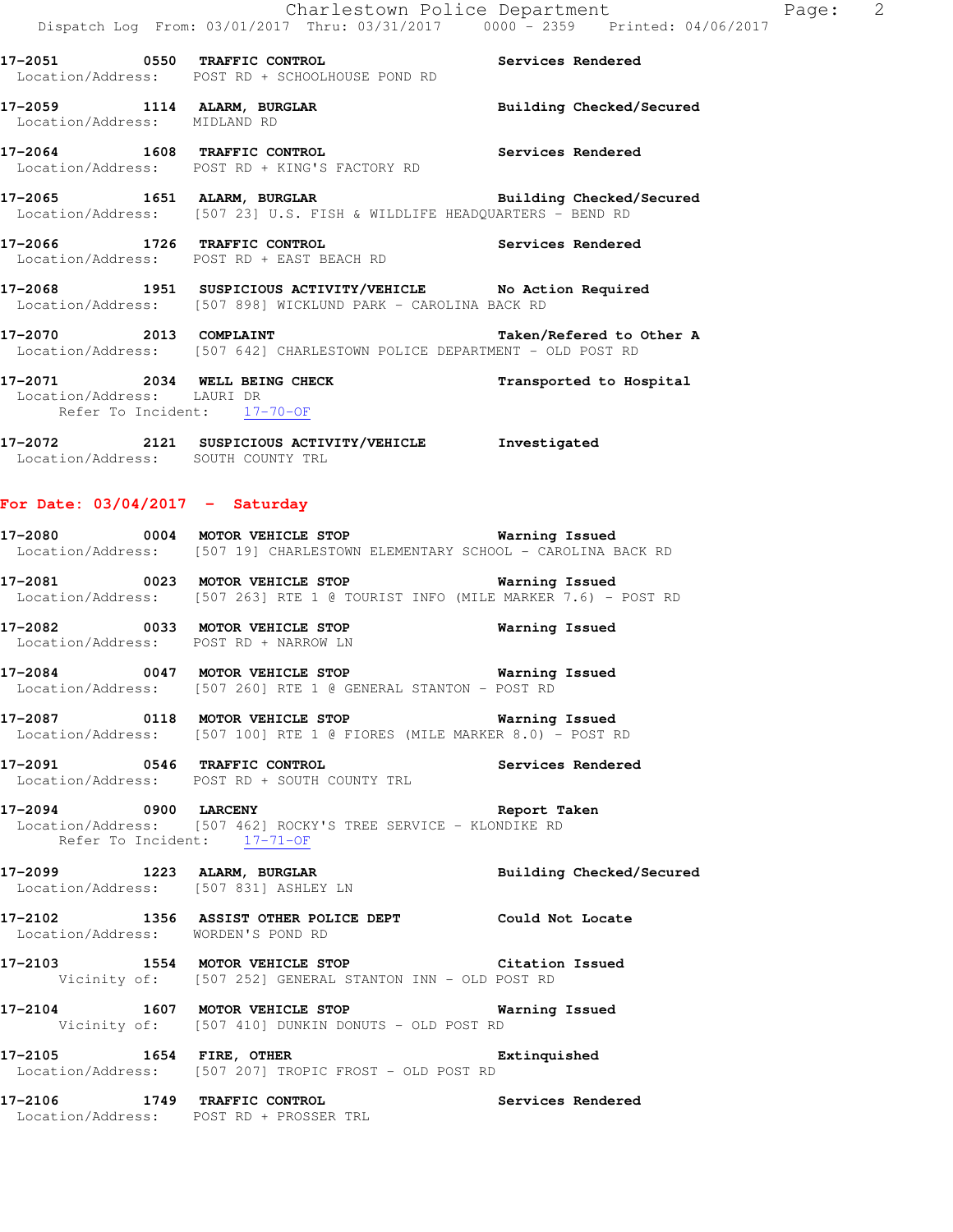| $17 - 2108$ 2134 THREATS<br>Location/Address: PASQUISETT TRL     |                                                                                                                            | Investigated             |
|------------------------------------------------------------------|----------------------------------------------------------------------------------------------------------------------------|--------------------------|
| For Date: $03/05/2017 -$ Sunday                                  |                                                                                                                            |                          |
|                                                                  | 17-2109 0011 MOTOR VEHICLE STOP 6 Warning Issued<br>Location/Address: POST RD + SCHOOLHOUSE POND RD                        |                          |
|                                                                  | 17-2113 0052 MOTOR VEHICLE STOP 6 Warning Issued<br>Location/Address: [507 221] SHERMAN'S AUTO BODY INC - SOUTH COUNTY TRL |                          |
|                                                                  | 17-2118 0131 MOTOR VEHICLE STOP<br>Location/Address: NARROW LN + OLD COACH RD                                              | Warning Issued           |
|                                                                  | 17-2123 0549 TRAFFIC CONTROL Services Rendered<br>Location/Address: [507 372] SOUTH SHORE MENTAL HEALTH - POST RD          |                          |
|                                                                  | 17-2124 0612 SUSPICIOUS ACTIVITY/VEHICLE Services Rendered<br>Location/Address: NARROW LN + OLD COACH RD                   |                          |
| 17-2126 0829 HOUSE CHECK<br>Location/Address: CEDAR RD           |                                                                                                                            | Building Checked/Secured |
| Location/Address: OLD SHANNOCK RD<br>Refer To Accident: 17-43-AC | 17-2128 1058 MVA - Minor                                                                                                   | Report Taken             |
|                                                                  | 17-2129 1804 TRAFFIC CONTROL<br>Location/Address: POST RD + WEST BEACH RD                                                  | Services Rendered        |
|                                                                  | $17-2131$ 1901 MOTOR VEHICLE STOP<br>Location/Address: OLD POST RD + GENWOOD DR                                            | <b>Warning Issued</b>    |
|                                                                  | 17-2133 2031 SUSPICIOUS ACTIVITY/VEHICLE Services Rendered<br>Location/Address: FAWN CIR                                   |                          |
|                                                                  | 17-2134 2039 MOTOR VEHICLE STOP<br>Location/Address: POST RD + SOUTH COUNTY TRL                                            | Investigated             |
|                                                                  | 17-2135 2130 DISABLED MV<br>Location/Address: [507 66] WILLOWS RESORT - POST RD                                            | Services Rendered        |
|                                                                  |                                                                                                                            |                          |

### **For Date: 03/06/2017 - Monday**

| 17-2144           | 0107 |  | MOTOR VEHICLE STOP                    |  |  | Warning Issued |  |
|-------------------|------|--|---------------------------------------|--|--|----------------|--|
| Location/Address: |      |  | [507 44] KINGSTON PIZZA - OLD POST RD |  |  |                |  |

**17-2145 0113 MOTOR VEHICLE STOP Warning Issued**  Location/Address: [507 36] CHARLESTOWN MINI-SUPER - OLD POST RD

**17-2146 0152 MOTOR VEHICLE STOP Warning Issued**  Location/Address: [507 100] RTE 1 @ FIORES (MILE MARKER 8.0) - POST RD

**17-2152 0535 TRAFFIC CONTROL Services Rendered**  Location/Address: POST RD + SCHOOLHOUSE POND RD

**17-2157 0739 MOTOR VEHICLE STOP Warning Issued**  Location/Address: [507 303] RTE 1 @ SOUTH SHORE MENTAL HEALTH (MM 9.0) - POST RD

**17-2163 0941 MOTOR VEHICLE STOP Warning Issued**  Location/Address: [507 261] RTE 1 @ STATE GARAGE (MILE MARKER 9.6) - POST RD

**17-2167 1012 CIVIL MATTER Services Rendered**  Location/Address: [507 528] NARRAGANSETT INDIAN TRIBAL HEADQUARTERS - SOUTH COUNTY TRL

**17-2168 1030 ALARM, BURGLAR Investigated**  Location/Address: EAST BEACH RD

**17-2175 1304 SUSPICIOUS ACTIVITY/VEHICLE Investigated**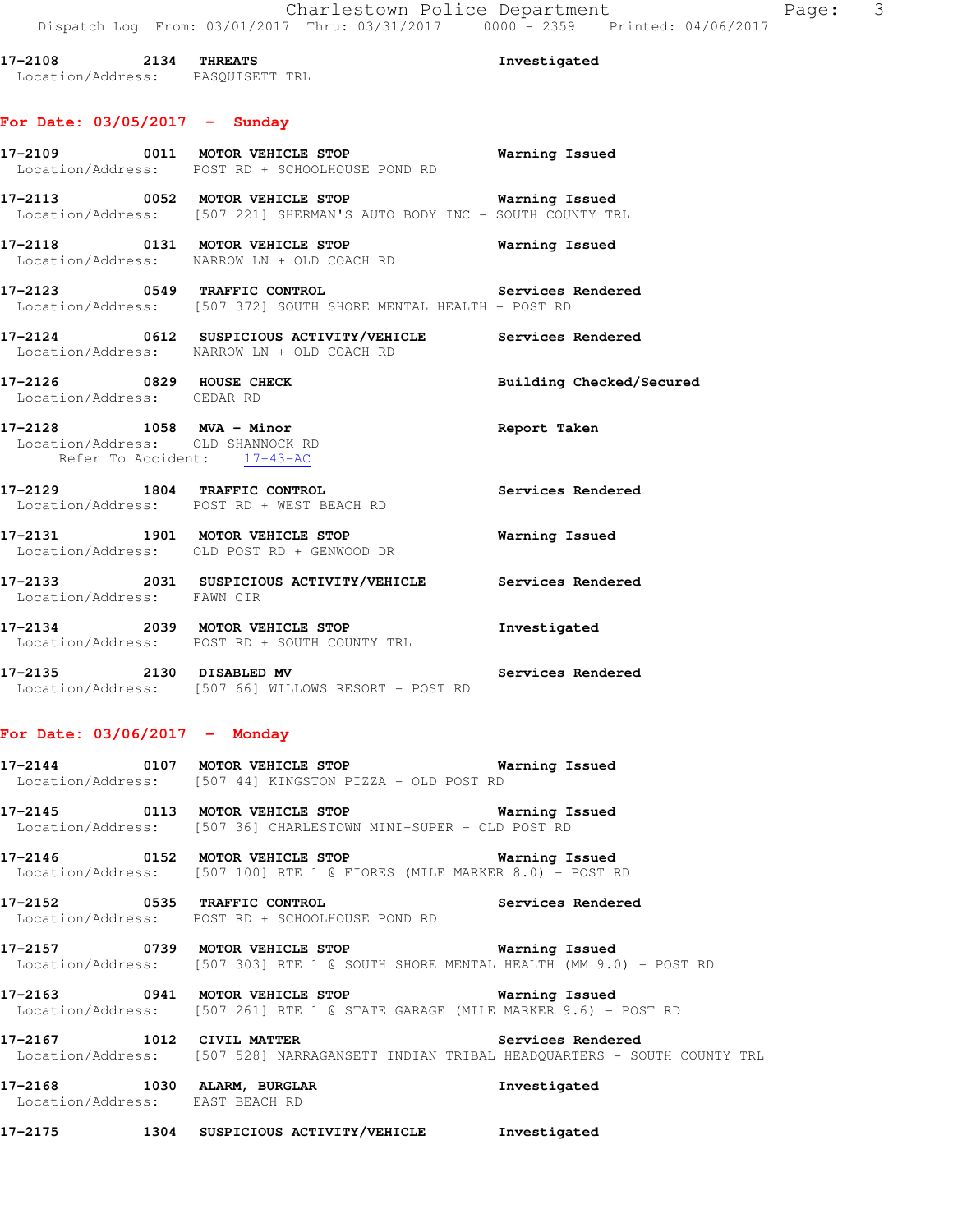|                                                                                                   | Dispatch Log From: 03/01/2017 Thru: 03/31/2017 0000 <sup>-</sup> 2359 Printed: 04/06/2017                                                        | Charlestown Police Department | 4<br>Page: |
|---------------------------------------------------------------------------------------------------|--------------------------------------------------------------------------------------------------------------------------------------------------|-------------------------------|------------|
|                                                                                                   | Location/Address: [507 260] RTE 1 @ GENERAL STANTON - POST RD                                                                                    |                               |            |
| Location/Address: LAKESIDE DR                                                                     | 17-2177 1329 POLICE INFORMATION                                                                                                                  | Investigated                  |            |
|                                                                                                   | 17-2178 1336 ESCORT<br>Location/Address: [507 33] BROOKSIDE APARTMENTS - SOUTH COUNTY TRL                                                        | Services Rendered             |            |
| Location/Address: PASOUISETT TRL<br>Refer To Incident: 17-73-OF                                   | 17-2179 1451 FOLLOW-UP INVESTIGATION                                                                                                             | Investigated                  |            |
| Location/Address: NEW BISCUIT CITY RD                                                             | Refer To Arrest: 17-19-AR                                                                                                                        |                               |            |
| Age: 37<br>Refer To Incident: 17-74-OF                                                            | Arrest: DUBOIS, SCOTT<br>Address: 19 NEW BISCUIT CITY RD CHARLESTOWN, RI<br>Charges: DOMESTIC-DISORDERLY CONDUCT<br>CRANK OR OBSCENE PHONE CALLS |                               |            |
| Location/Address: POST RD + WARREN RD                                                             | 17-2182 1614 MOTOR VEHICLE STOP                                                                                                                  | Warning Issued                |            |
| For Date: $03/07/2017$ - Tuesday                                                                  |                                                                                                                                                  |                               |            |
|                                                                                                   | 17-2192 0422 POLICE INFORMATION<br>Location/Address: WICKLUND FIELD - CAROLINA BACK RD                                                           | Investigated                  |            |
| 17-2195 0722 SUICIDE<br>Location/Address: RIVERVIEW DR<br>Refer To Incident: 17-75-OF             |                                                                                                                                                  | Investigated                  |            |
|                                                                                                   | 17-2196 0840 TRANSPORT<br>Location/Address: [507 642] CHARLESTOWN POLICE DEPARTMENT - OLD POST RD                                                | Services Rendered             |            |
| 17-2197 0932 OFFICER WANTED<br>Location/Address: PECKHAM HOLLOW RD<br>Refer To Incident: 17-76-OF |                                                                                                                                                  | Report Taken                  |            |
| 17-2201<br>1104<br>Location/Address:                                                              | POLICE INFORMATION<br>[507 284] RTE 91 @ RICHMOND LINE - ALTON CAROLINA RD                                                                       | Investigated                  |            |
| 17–2203<br>Location/Address:                                                                      | 1157 FIRE, OTHER<br>POST RD                                                                                                                      | Extinquished                  |            |
| 17-2204<br>1237<br>Location/Address:                                                              | WELL BEING CHECK<br>RIDGEWOOD RD                                                                                                                 | Services Rendered             |            |

**17-2206 1609 TRAFFIC CONTROL Services Rendered**  Location/Address: [507 19] CHARLESTOWN ELEMENTARY SCHOOL - CAROLINA BACK RD

**17-2207 1646 JUVENILE OFFENSES Report Taken**  Location/Address: PASQUISETT TRL Refer To Incident: 17-77-OF

## **For Date: 03/08/2017 - Wednesday**

| 17–2215 | 0031 | MOTOR VEHICLE STOP<br>Location/Address: [507 16] CHARLESTOWN DRIVING RANGE - POST RD | Warning Issued   |
|---------|------|--------------------------------------------------------------------------------------|------------------|
| 17-2216 | 0033 | OFFICER WANTED<br>Location/Address: CRESTWOOD LN                                     | Could Not Locate |
| 17-2219 | 0124 | MOTOR VEHICLE STOP<br>Location/Address: POST RD + LAKESIDE DR                        | Warning Issued   |
| 17-2228 | 1015 | ANNOYING PHONE CALLS                                                                 | Investigated     |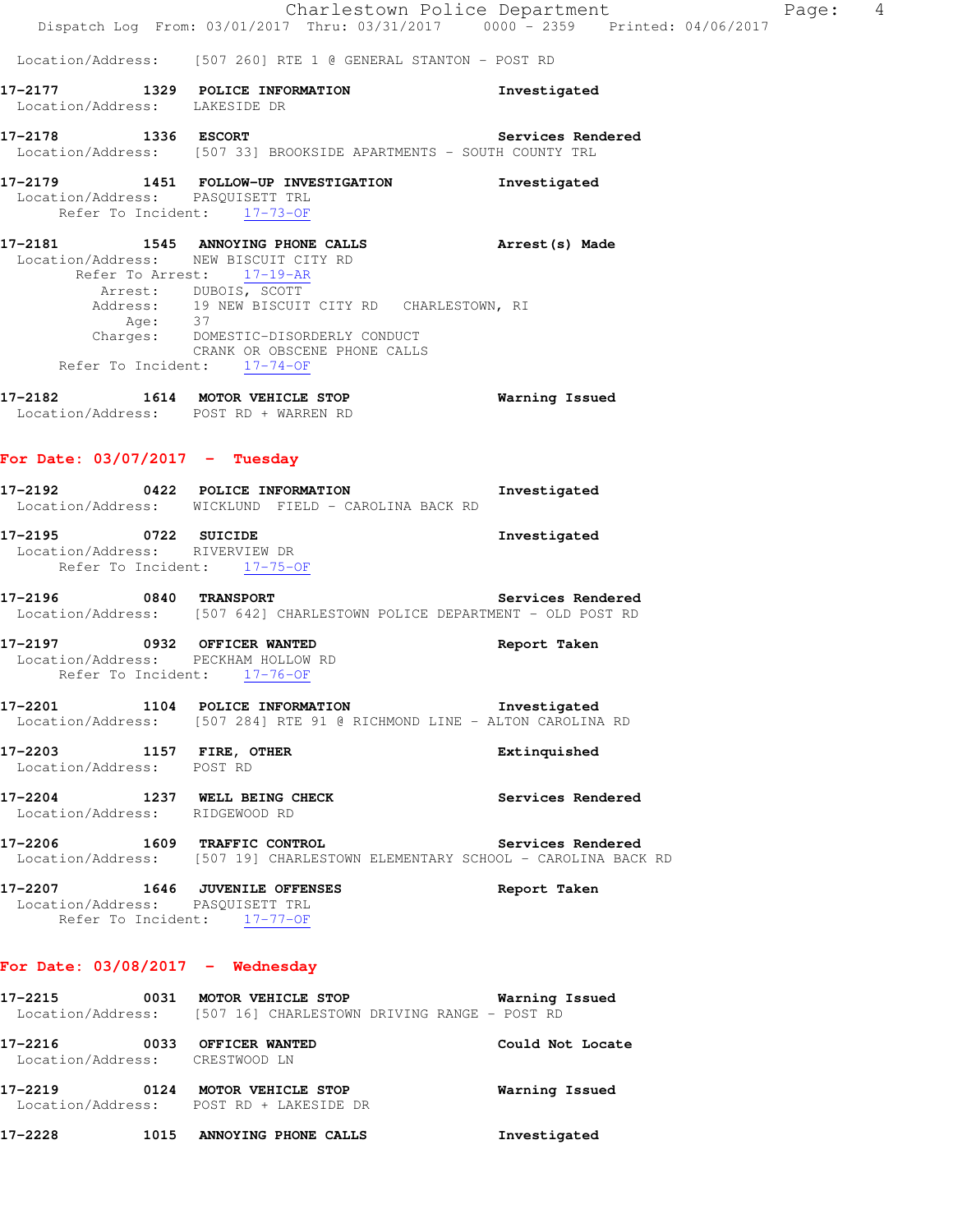Charlestown Police Department Page: 5 Dispatch Log From: 03/01/2017 Thru: 03/31/2017 0000 - 2359 Printed: 04/06/2017 Location/Address: TOCKWOTTEN COVE RD Refer To Incident: 17-78-OF **17-2233 1359 POLICE INFORMATION Investigated**  Location/Address: [507 72] CUMBERLAND FARMS - OLD POST RD **17-2234 1413 WARRANT ARREST Investigated**  Location/Address: NARROW LN Refer To Arrest: 17-20-AR Arrest: HARDING, EVAN Address: 194 NARROW LN CHARLESTOWN, RI<br>Age: 22 Age: 22 Charges: BENCH WARRANT ISSUED FROM 6TH DISTRICT COURT **17-2236 1529 MOTOR VEHICLE COMPLAINT Unfounded**  Location/Address: POST RD + ROSS HILL RD **17-2237 1619 SERVE SUMMONS Services Rendered**  Location/Address: GOOSEBERRY HILL **17-2238 1704 MOTOR VEHICLE STOP Arrest(s) Made**  Location/Address: [507 28] SIMPLE PEASURES - SOUTH COUNTY TRL Refer To Summons: 17-21-AR Summons: NOKA, PAUL R Address: 3671 S COUNTY TRL SOUTH KINGSTOWN, RI Age: 49 Charges: Driving with Expired License - 1st Offense **17-2239 1739 MOTOR VEHICLE STOP Warning Issued**  Location/Address: SOUTH COUNTY TRL + OLD MILL RD **17-2242 1915 MOTOR VEHICLE COMPLAINT Unfounded**  Location/Address: [507 258] RTE 1 @ SOUTH KINGSTOWN LINE (MM 11.4) - POST RD **17-2245 2046 MOTOR VEHICLE STOP Warning Issued**  Location/Address: [507 260] RTE 1 @ GENERAL STANTON - POST RD **For Date: 03/09/2017 - Thursday 17-2250 0001 MOTOR VEHICLE STOP Warning Issued**  Location/Address: SOUTH COUNTY TRL + SHANNOCK RD **17-2251 0022 MOTOR VEHICLE STOP Warning Issued**  Location/Address: RICHMOND LINE - SOUTH COUNTY TRL **17-2252 0031 MOTOR VEHICLE STOP Warning Issued**  Location/Address: RICHMOND LINE - SOUTH COUNTY TRL **17-2253 0036 MOTOR VEHICLE STOP Warning Issued**  Location/Address: POST RD + PROSSER TRL **17-2258 0135 MOTOR VEHICLE STOP Warning Issued**  Location/Address: POST RD + WILDFLOWER RD **17-2259 0137 MOTOR VEHICLE STOP Arrest(s) Made**  Location/Address: POST RD + NARROW LN Refer To Summons: 17-22-AR Summons: PREFONTAINE, EVAN R Address: 73 BROOKWOOD RD WAKEFIELD, RI<br>Age: 38 Age: 38 Charges: Driving with Expired License - 1st Offense **17-2263 0314 MOTOR VEHICLE STOP Warning Issued**  Location/Address: FIORE'S - POST RD **17-2264 0326 MOTOR VEHICLE STOP No Action Required**  Location/Address: POST RD + ROSS HILL RD **17-2265 0540 TRAFFIC CONTROL Services Rendered**  Location/Address: POST RD + SOUTH COUNTY TRL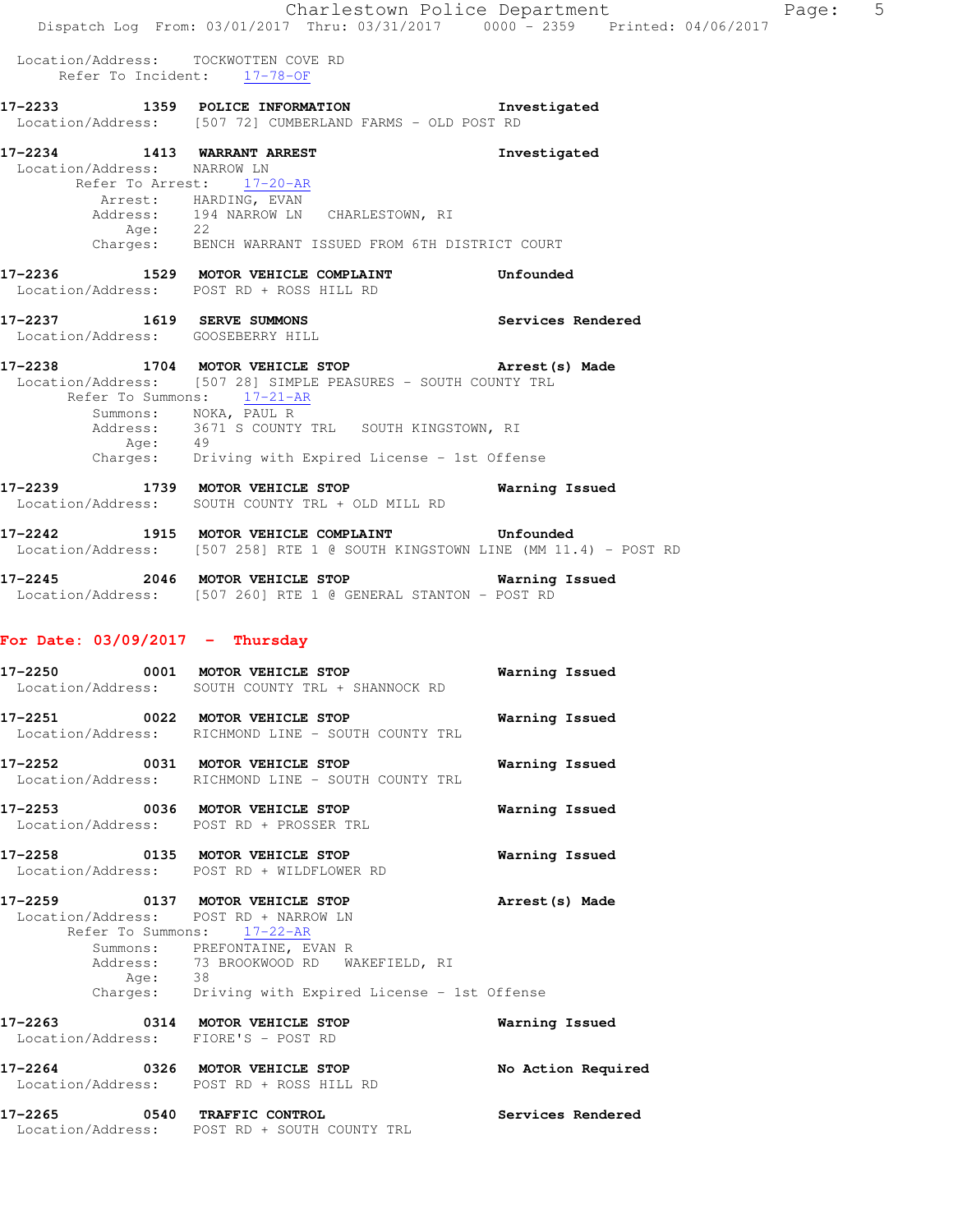| Location/Address: OLD MILL RD                                     |                                                                            | Building Checked/Secured |
|-------------------------------------------------------------------|----------------------------------------------------------------------------|--------------------------|
| 17-2271 0918 HOUSE CHECK<br>Location/Address: TOCKWOTTEN COVE RD  |                                                                            | Investigated             |
|                                                                   | 17-2272 0935 ALARM, BURGLAR<br>Location/Address: COLUMBIA HEIGHTS OVAL     | False Alarm              |
| 17-2273 1033 ALARM, BURGLAR<br>Location/Address: SOUTH ARNOLDA RD |                                                                            | Building Checked/Secured |
| 17-2275 1206 ALARM, BURGLAR<br>Location/Address: NARROW LN        |                                                                            | Building Checked/Secured |
| Location/Address: NANCY LN                                        | 17-2276 1224 ROAD HAZARD/OBSTRUCTION                                       | Taken/Refered to Other A |
| 17-2280 1552 ANIMAL COMPLAINT<br>Location/Address: BOTKA DR       |                                                                            | Taken/Refered to Other A |
| 17-2281 1605 SERVE SUMMONS<br>Location/Address: CARMICHAEL LN     |                                                                            | Unfounded                |
| 17-2282 1613 TRAFFIC CONTROL                                      | Location/Address: POST RD + PROSSER TRL                                    | Services Rendered        |
|                                                                   | 17-2283 1703 MOTOR VEHICLE STOP<br>Location/Address: POST RD + PROSSER TRL | Warning Issued           |

## **For Date: 03/10/2017 - Friday**

| 17–2290<br>Location/Address: | 0535 | <b>TRAFFIC CONTROL</b><br>SOUTH COUNTY TRL + MAPLE LAKE FARM RD     | Warning Issued           |
|------------------------------|------|---------------------------------------------------------------------|--------------------------|
| 17–2292                      | 1233 | ALARM, BURGLAR<br>Location/Address: [507 495] ARBUTUS TRL           | Building Checked/Secured |
| 17-2294<br>Location/Address: | 1542 | TOWN COUNCIL DOCKET DELIVERY<br>LAKESIDE DR                         | Services Rendered        |
| 17-2295                      | 1555 | <b>TRAFFIC CONTROL</b><br>Location/Address: POST RD + EAST BEACH RD | Services Rendered        |
| 17-2296<br>Location/Address: | 1555 | TOWN COUNCIL DOCKET DELIVERY<br>BRIARWOOD DR                        | Services Rendered        |
| 17-2297                      | 1731 | MOTOR VEHICLE STOP                                                  | Warning Issued           |

Vicinity of: [507 88] EAST WEST MARKET - POST RD

### **17-2298 2035 SUSPICIOUS ACTIVITY/VEHICLE Investigated**  Location/Address: TOWN DOCK RD

## **For Date: 03/11/2017 - Saturday**

| 17-2310<br>Location/Address: | 0114 | ROAD HAZARD/OBSTRUCTION<br>PROSSER TRL                                                                 | Removed Hazard           |
|------------------------------|------|--------------------------------------------------------------------------------------------------------|--------------------------|
| 17–2323<br>Location/Address: | 0539 | TRAFFIC CONTROL<br>POST RD + SOUTH COUNTY TRL                                                          | Services Rendered        |
| 17-2324<br>Location/Address: | 0600 | ALARM, BURGLAR<br>SOUTH ARNOLDA RD                                                                     | Building Checked/Secured |
| 17–2325                      | 0648 | $MVA - W/Injury/Fluid/Hazard$<br>Location/Address: POST RD + FALCONE LN<br>Refer To Accident: 17-44-AC | Transported to Hospital  |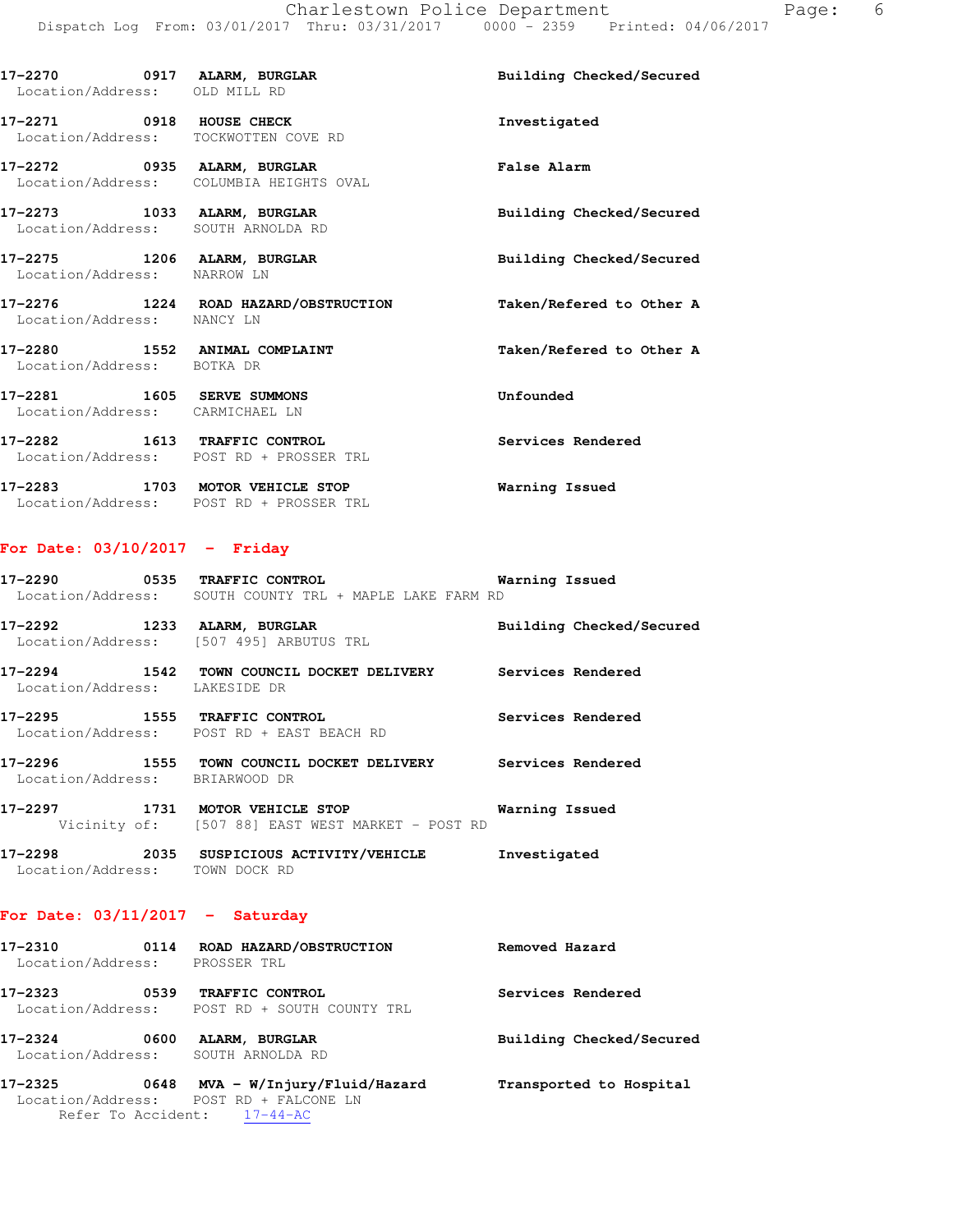| 17-2326 1026 ALARM, BURGLAR                               | Location/Address: [507 488] CAROLINA BACK RD                                                                                                              | Building Checked/Secured |
|-----------------------------------------------------------|-----------------------------------------------------------------------------------------------------------------------------------------------------------|--------------------------|
| Location/Address: OCEAN RIDGE DR                          | 17-2327 1228 ALARM, BURGLAR                                                                                                                               | Building Checked/Secured |
|                                                           | 17-2328 1327 ALARM, BURGLAR<br>Location/Address: COLUMBIA HEIGHTS RD                                                                                      | <b>False Alarm</b>       |
|                                                           | 17-2330 1638 NOTIFICATION<br>Location/Address: CHARLESTOWN BEACH RD                                                                                       | Services Rendered        |
|                                                           | 17-2332 1652 TRAFFIC CONTROL<br>Location/Address: POST RD + KING'S FACTORY RD                                                                             | Services Rendered        |
|                                                           | 17-2334 1719 MOTOR VEHICLE COMPLAINT<br>Location/Address: CARMICHAEL LN + SAND PLAIN RD                                                                   | Unfounded                |
|                                                           | 17-2335 1912 ASSIST CITIZEN<br>Vicinity of: BISCUIT CITY RD                                                                                               | Arrest (s) Made          |
|                                                           | Refer To Summons: 17-24-AR<br>Summons: BRIGGS, MARK<br>Address: 180 BISCUIT CITY RD CHARLESTOWN, RI<br>Age: 51<br>Charges: WARRANT OF ARREST ON AFFIDAVIT |                          |
|                                                           |                                                                                                                                                           |                          |
|                                                           | 17-2336 1917 SUSPICIOUS ACTIVITY/VEHICLE Investigated<br>Location/Address: ALTON CAROLINA RD                                                              |                          |
|                                                           | 17-2337 2004 TEAM EFFORT - TRAFFIC STOP Warning Issued<br>Location/Address: POST RD + LAKESIDE DR                                                         |                          |
|                                                           | 17-2338 2018 TEAM EFFORT - TRAFFIC STOP Citation Issued<br>Location/Address: POST RD + LAKESIDE DR                                                        |                          |
|                                                           | 17-2339 2056 TEAM EFFORT - TRAFFIC STOP<br>Location/Address: POST RD + SCHOOLHOUSE POND RD                                                                | Warning Issued           |
|                                                           | 17-2340  2104 TEAM EFFORT - TRAFFIC STOP Warning Issued<br>Location/Address: POST RD + PROSSER TRL                                                        |                          |
|                                                           | 17-2342 2110 SUSPICIOUS ACTIVITY/VEHICLE Services Rendered<br>Location/Address: [507 544] CHARLESTOWN EARLY LEARNING CENTER - OLD POST RD                 |                          |
|                                                           | Location/Address: [507 303] RTE 1 @ SOUTH SHORE MENTAL HEALTH (MM 9.0) - POST RD                                                                          | Warning Issued           |
|                                                           | 17-2343 2140 TEAM EFFORT - TRAFFIC STOP Warning Issued<br>Location/Address: SOUTH COUNTY TRL + CLARKIN POND RD                                            |                          |
|                                                           | 17-2344 2149 DISABLED MV<br>Location/Address: PROSSER TRL + KING'S FACTORY RD                                                                             | Removed Hazard           |
| 17-2345 2245 MVA - Minor<br>Location/Address: SHANNOCK RD | Refer To Accident: 17-45-AC                                                                                                                               | Services Rendered        |
|                                                           | Location/Address: POST RD + LAKESIDE DR                                                                                                                   |                          |
|                                                           | Location/Address: POST RD + LAKESIDE DR                                                                                                                   |                          |
|                                                           | 17-2350                2319    TEAM EFFORT - TRAFFIC STOP             Citation Issued<br>Location/Address: POST RD + SCHOOLHOUSE POND RD                  |                          |
| For Date: $03/12/2017 -$ Sunday                           |                                                                                                                                                           |                          |

**17-2352 0003 MOTOR VEHICLE STOP Warning Issued** 

Location/Address: COLUMBIA HEIGHTS OVAL

Dispatch Log From: 03/01/2017 Thru: 03/31/2017 0000 - 2359 Printed: 04/06/2017

Charlestown Police Department Fage: 7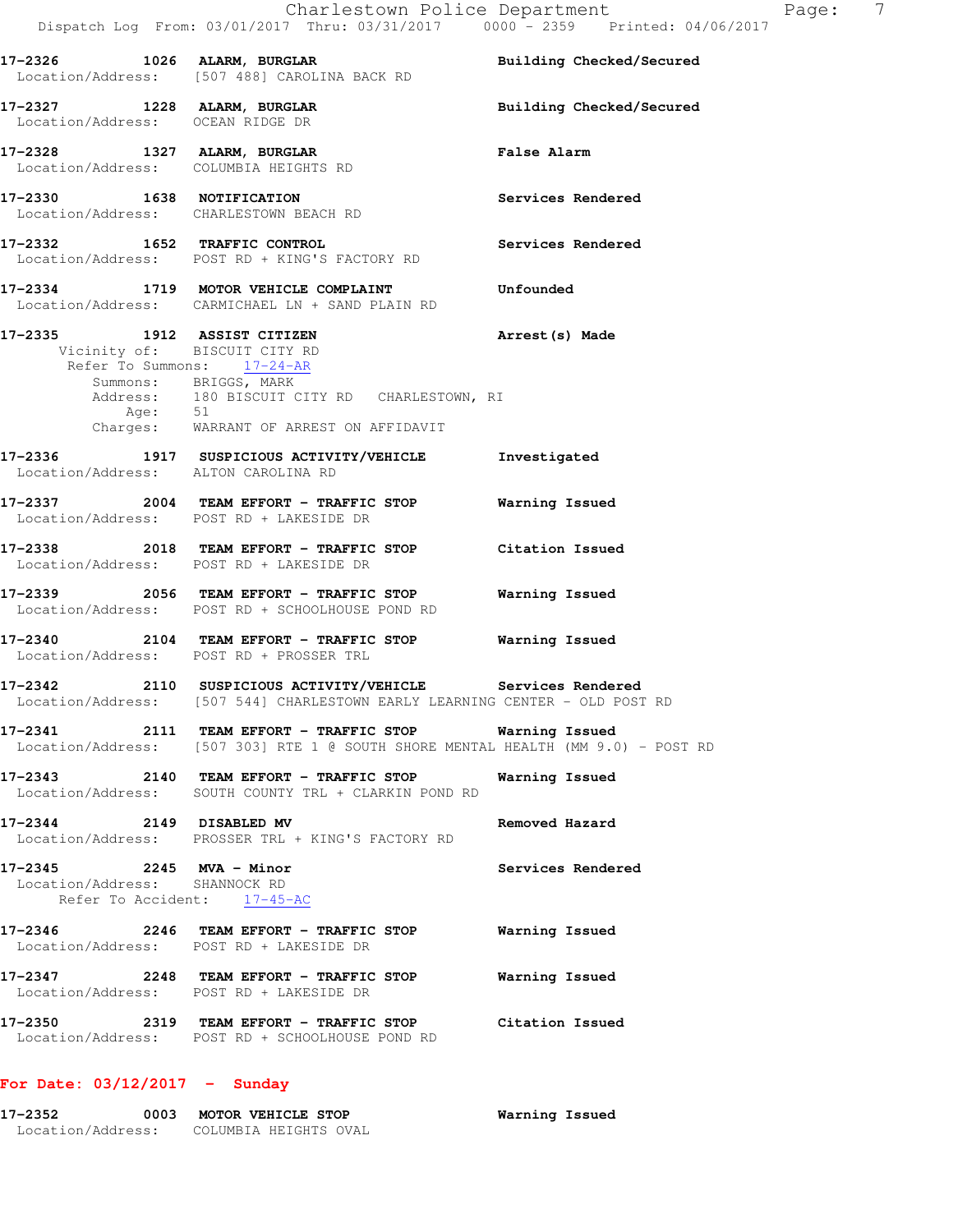| Location/Address: OLD RD                                      | 17-2353 0012 ASSIST OTHER AGENCY Services Rendered                                                                           |                   |
|---------------------------------------------------------------|------------------------------------------------------------------------------------------------------------------------------|-------------------|
| 17–2354                                                       | 0040 MOTOR VEHICLE STOP<br>Location/Address: [507 36] CHARLESTOWN MINI-SUPER - OLD POST RD                                   | Warning Issued    |
|                                                               | 17-2355 0046 TEAM EFFORT - TRAFFIC STOP Warning Issued<br>Location/Address: POST RD + SCHOOLHOUSE POND RD                    |                   |
|                                                               | 17-2359 0113 MOTOR VEHICLE STOP No Action Required<br>Location/Address: [507 221] SHERMAN'S AUTO BODY INC - SOUTH COUNTY TRL |                   |
| 17-2365 0603 OFFICER WANTED<br>Location/Address: OLD POST RD  | Refer To Incident: 17-79-OF                                                                                                  | Investigated      |
| 17-2368 0850 NOTIFICATION<br>Location/Address: KLONDIKE RD    |                                                                                                                              | Services Rendered |
| Refer To Accident: 17-46-AC                                   | 17-2372 1255 MVA - W/Injury/Fluid/Hazard Report Taken<br>Location/Address: SOUTH COUNTY TRL                                  |                   |
| Location/Address: WALSH RD                                    | 17-2373 1320 EMBEZZELMENT/FRAUD/FORGERY Report Taken<br>Refer To Incident: 17-80-OF                                          |                   |
|                                                               | 17-2374 1528 TRAFFIC CONTROL<br>Location/Address: POST RD + PROSSER TRL                                                      | Services Rendered |
|                                                               | 17-2375 1609 DISTURBANCE/Music/Noise 1nvestigated<br>Location/Address: NORTH NIANTIC DR                                      |                   |
| Location/Address: CARMICHAEL LN                               | 17-2376 1610 MOTOR VEHICLE COMPLAINT                                                                                         | Unfounded         |
|                                                               | 17-2377 1644 MOTOR VEHICLE STOP<br>Location/Address: POST RD + FALCONE LN                                                    | Warning Issued    |
|                                                               | 17-2378 1651 MOTOR VEHICLE STOP<br>Location/Address: POST RD + PROSSER TRL                                                   | Warning Issued    |
| 17-2379 1706 SERVE SUMMONS<br>Location/Address: CARMICHAEL LN |                                                                                                                              | Services Rendered |
| Location/Address: OLD COACH RD                                | 17-2380 1910 DOMESTIC/Assault/Diso/Other Investigated                                                                        |                   |
| For Date: $03/13/2017$ - Monday                               |                                                                                                                              |                   |

**17-2389 0417 POLICE INFORMATION Services Rendered**  Location/Address: [507 642] CHARLESTOWN POLICE DEPARTMENT - OLD POST RD

**17-2390 0456 ALARM, BURGLAR Building Checked/Secured**  Location/Address: [507 383] SOUTHERN WAY

**17-2392 0807 TRAFFIC CONTROL No Action Required**  Location/Address: [507 19] CHARLESTOWN ELEMENTARY SCHOOL - CAROLINA BACK RD

**17-2394 0948 DISABLED MV Investigated**  Location/Address: POST RD + LAKESIDE DR

**17-2395 1043 LARCENY Report Taken**  Location/Address: [507 528] NARRAGANSETT INDIAN TRIBAL HEADQUARTERS - SOUTH COUNTY TRL Refer To Incident: 17-81-OF

**17-2396 1514 TRAFFIC CONTROL Services Rendered**  Location/Address: [507 19] CHARLESTOWN ELEMENTARY SCHOOL - CAROLINA BACK RD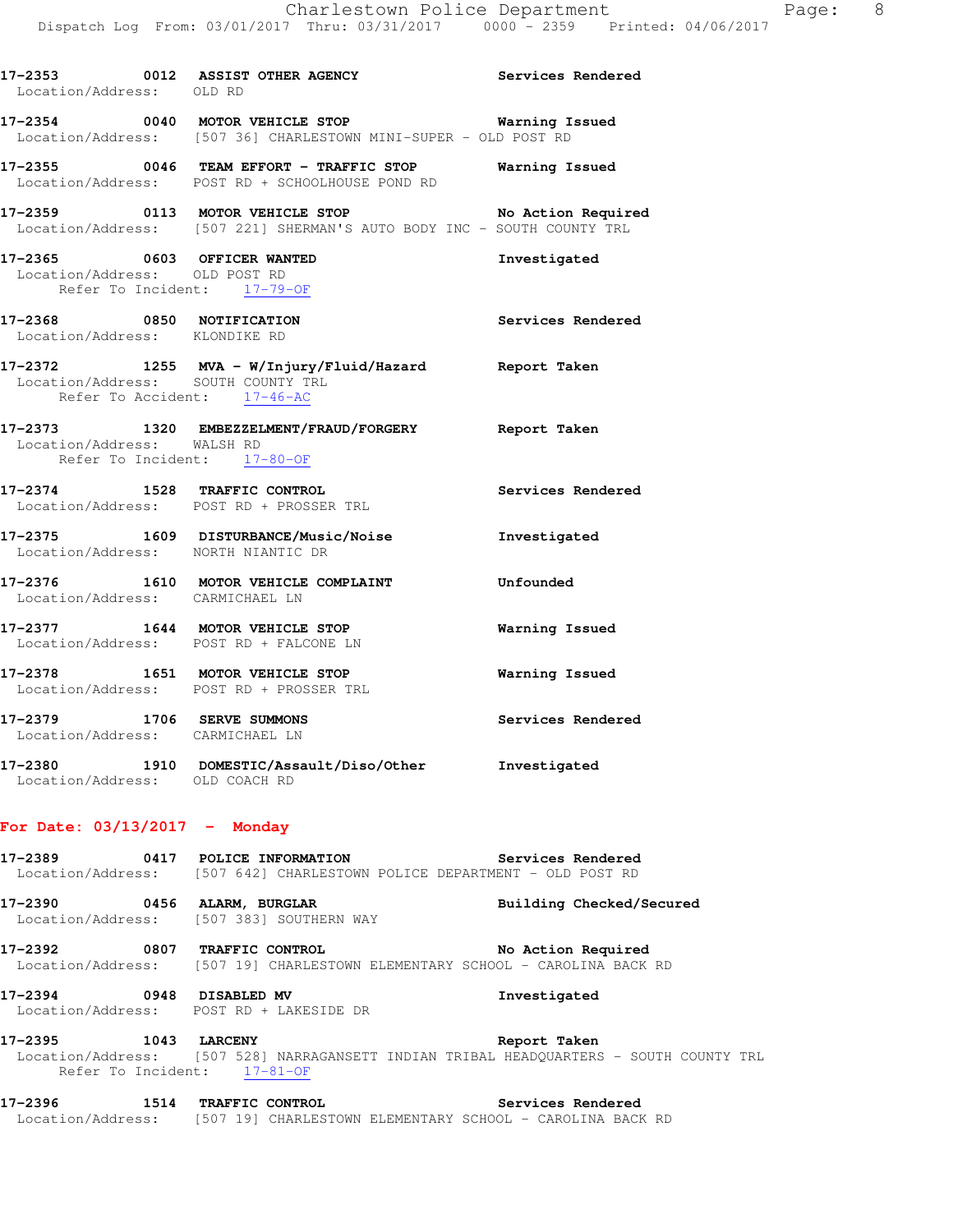|         |                               |                                                                                                                                                                        | Charlestown Police Department<br>Page: 9<br>Dispatch Log From: 03/01/2017 Thru: 03/31/2017 0000 - 2359 Printed: 04/06/2017 |  |
|---------|-------------------------------|------------------------------------------------------------------------------------------------------------------------------------------------------------------------|----------------------------------------------------------------------------------------------------------------------------|--|
|         |                               | 17-2397 1627 ALARM, BURGLAR 1997 Building Checked/Secured<br>Location/Address: SOUTH COUNTY TRL                                                                        |                                                                                                                            |  |
|         |                               | 17-2403 2103 ALARM, BURGLAR BRIDGE Building Checked/Secured<br>Location/Address: [507 36] CHARLESTOWN MINI-SUPER - OLD POST RD                                         |                                                                                                                            |  |
|         |                               | 17-2404 2215 SUSPICIOUS ACTIVITY/VEHICLE Services Rendered<br>Location/Address: [507 247] HUNGRY HAVEN RESTAURANT - SOUTH COUNTY TRL                                   |                                                                                                                            |  |
|         |                               | For Date: $03/14/2017$ - Tuesday                                                                                                                                       |                                                                                                                            |  |
|         |                               | 17-2405 0012 MVA - Minor<br>Location/Address: [507 267] RTE 1 @ HITCHING POST - POST RD<br>Refer To Accident: 17-47-AC<br>Refer To Incident: 17-82-OF                  |                                                                                                                            |  |
|         |                               |                                                                                                                                                                        |                                                                                                                            |  |
|         |                               | 17-2409 6800 ALARM, BURGLAR NE SALES BALARM PARA BARA<br>Location/Address: [507 249] HATHAWAY'S BED & BREAKFAST - OLD POST RD                                          |                                                                                                                            |  |
|         |                               | 17-2410 0812 JUVENILE OFFENSES<br>Location/Address: MILL POND DR<br>Refer To Incident: 17-83-OF                                                                        | Investigated                                                                                                               |  |
|         | Location/Address: DOWD DR     | 17-2411 1007 ALARM, BURGLAR                                                                                                                                            | Services Rendered                                                                                                          |  |
|         | Location/Address: POWAGET AVE | 17-2420 1013 ALARM, BURGLAR                                                                                                                                            | <b>False Alarm</b>                                                                                                         |  |
|         |                               | 17-2421 1255 ROAD HAZARD/OBSTRUCTION Services Rendered<br>Location/Address: ARNOLDA ROUND RD + OLD POST RD                                                             |                                                                                                                            |  |
|         |                               | 17-2422 1300 ALARM, BURGLAR<br>Location/Address: [507 821] OCEAN VIEW AVE                                                                                              | <b>False Alarm</b>                                                                                                         |  |
|         |                               | 17-2423 1302 ALARM, FIRE<br>Location/Address: SONQUIPAUG RD                                                                                                            | <b>False Alarm</b>                                                                                                         |  |
|         |                               | 17-2426 1315 ASSIST CITIZEN<br>Location/Address: RIDGEWOOD RD                                                                                                          | Services Rendered                                                                                                          |  |
| 17–2427 |                               | 1354 POWER OUTAGE/FAILURE                                                                                                                                              | Could Not Locate                                                                                                           |  |
| 17-2428 | Refer To Summons:<br>Age: 21  | 1617 MOTOR VEHICLE STOP<br>Location/Address: CAROLINA BACK RD + SOUTH COUNTY TRL<br>17-25-AR<br>Summons: HAINES, JOSEPH JR<br>Address: 42 CROSSLAND ST CHARLESTOWN, RI | Building Checked/Secured<br>Charges: Driving after denial, suspension or revocation of license - 1st Offense               |  |
|         |                               | 17-2429 1630 ASSIST OTHER AGENCY<br>Location/Address: EAST BEACH RD                                                                                                    | Services Rendered                                                                                                          |  |
|         |                               | 17-2430 1744 MOTOR VEHICLE STOP<br>Location/Address: MATUNUCK SCHOOLHOUSE RD + ATLANTIS DR                                                                             | Warning Issued                                                                                                             |  |
|         |                               | 17-2431 2031 OFFICER WANTED<br>Location/Address: GENERAL STANTON LN                                                                                                    | No Action Required                                                                                                         |  |
|         |                               | For Date: $03/15/2017$ - Wednesday                                                                                                                                     |                                                                                                                            |  |
| 17-2439 |                               | 0012 TRANSPORT<br>Location/Address: [507 72] CUMBERLAND FARMS - OLD POST RD                                                                                            | Services Rendered                                                                                                          |  |

**17-2452 0540 TRAFFIC CONTROL Services Rendered**  Location/Address: POST RD + CASTLE ROCK DR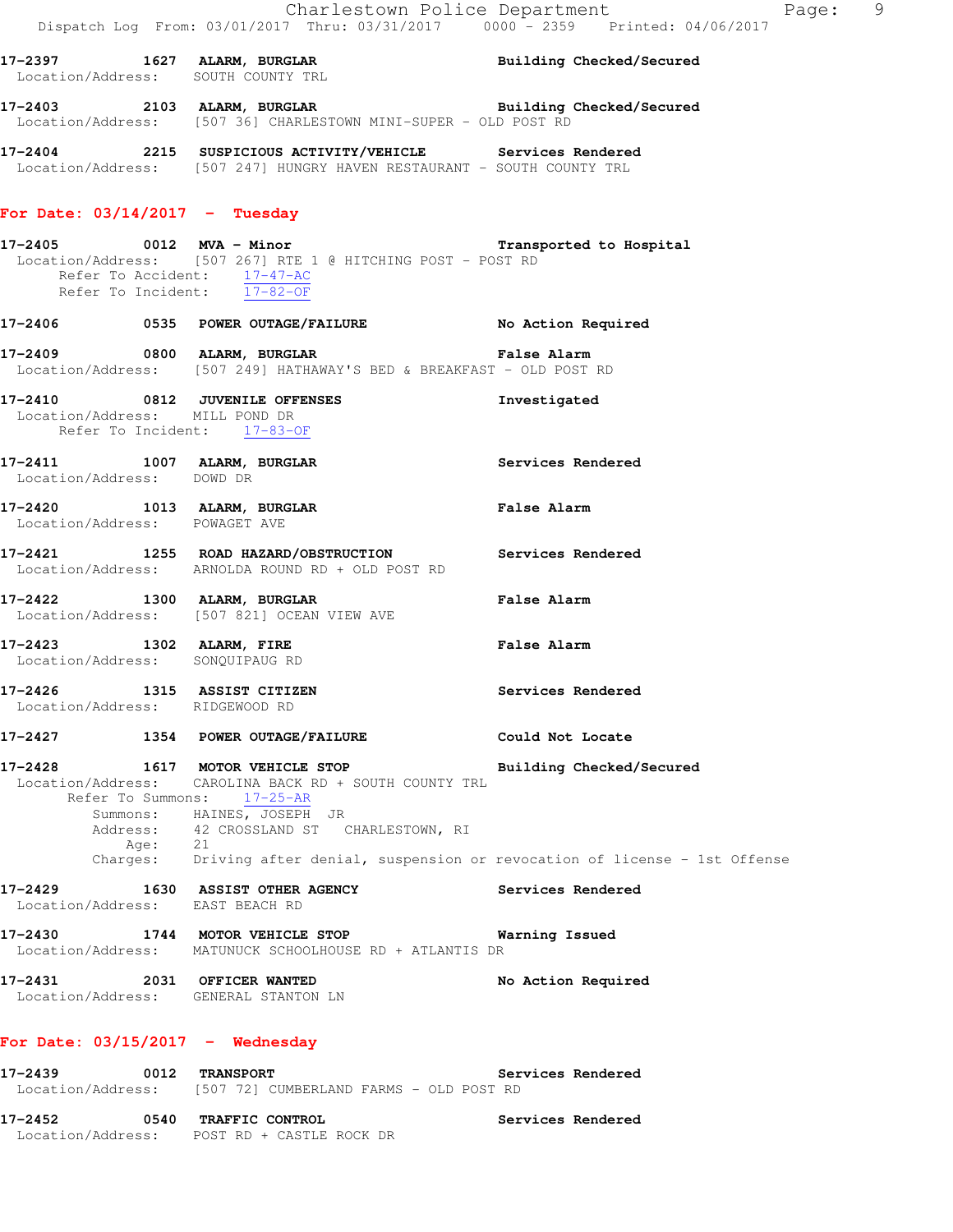|                                                              | 17-2453 0756 ROAD HAZARD/OBSTRUCTION Removed Hazard<br>Location/Address: [507 419] WEST BEACH RD                                                                                                                                                                                                             |                    |
|--------------------------------------------------------------|--------------------------------------------------------------------------------------------------------------------------------------------------------------------------------------------------------------------------------------------------------------------------------------------------------------|--------------------|
| Location/Address: SONQUIPAUG RD                              | 17-2456 0929 FIRE, OTHER False Alarm<br>Location/Address: SONOUIPAUG RD                                                                                                                                                                                                                                      |                    |
| Location/Address: SHANNOCK RD                                | 17-2460 1227 MVA - W/Injury/Fluid/Hazard Transported to Hospital<br>Refer To Accident: 17-48-AC                                                                                                                                                                                                              |                    |
|                                                              | 17-2462 1515 MOTOR VEHICLE STOP 17-2462 Arrest (s) Made<br>Location/Address: POST RD + SCHOOLHOUSE POND RD<br>Refer To Summons: 17-26-AR<br>Summons: LISI, VANESSA<br>Address: 23 SEA VIEW DR CHARLESTOWN, RI<br>Age: 20<br>Charges: Driving after denial, suspension or revocation of license - 2nd Offense |                    |
|                                                              | 17-2463 1650 MOTOR VEHICLE STOP<br>Location/Address: SK LINE - WORDEN'S POND RD                                                                                                                                                                                                                              | No Action Required |
|                                                              | 17-2464 1712 HOUSE CHECK Building Checked/Secured Location/Address: CROSSPATCH RD                                                                                                                                                                                                                            |                    |
|                                                              | 17-2466 1811 MOTOR VEHICLE COMPLAINT Could Not Locate<br>Vicinity of: [507 258] RTE 1 @ SOUTH KINGSTOWN LINE (MM 11.4) - POST RD                                                                                                                                                                             |                    |
|                                                              | 17-2467 1959 ASSIST OTHER AGENCY Services Rendered Location/Address: NATIONAL GRID ELECTRICAL BOX - ROSS HILL RD                                                                                                                                                                                             |                    |
| For Date: $03/16/2017$ - Thursday                            |                                                                                                                                                                                                                                                                                                              |                    |
|                                                              | 17-2473 0037 MOTOR VEHICLE STOP 6 Warning Issued<br>Location/Address: SOUTH COUNTY TRL + BOTKA DR                                                                                                                                                                                                            |                    |
|                                                              | Location/Address: [507 362] RTE 2 @ SUNOCO - SOUTH COUNTY TRL                                                                                                                                                                                                                                                |                    |
|                                                              | Location/Address: ROSS HILL RD + POST RD                                                                                                                                                                                                                                                                     |                    |
|                                                              | 17-2492 0557 MOTOR VEHICLE STOP 6 Warning Issued<br>Location/Address: POST RD + KING'S FACTORY RD                                                                                                                                                                                                            |                    |
| $17 - 2494$                                                  | 1153 MOTOR VEHICLE STOP <b>Warning Issued</b><br>Vicinity of: [507 261] RTE 1 @ STATE GARAGE (MILE MARKER 9.6) - POST RD                                                                                                                                                                                     |                    |
| 17-2496 1420 ASSIST CITIZEN                                  | Location/Address: [507 661] BARBARA C. BROOKS - GEORGE ST                                                                                                                                                                                                                                                    | Investigated       |
| Location/Address: OLD POST RD                                | 17-2497 1619 POLICE INFORMATION                                                                                                                                                                                                                                                                              | Could Not Locate   |
|                                                              | 17-2498 1702 TRAFFIC CONTROL<br>Location/Address: POST RD + PROSSER TRL                                                                                                                                                                                                                                      | Services Rendered  |
| Location/Address: CROSSLAND ST                               | 17-2499 1709 ASSIST OTHER POLICE DEPT Could Not Locate                                                                                                                                                                                                                                                       |                    |
| 17-2500 1729 ALARM, BURGLAR<br>Location/Address: OLD POST RD |                                                                                                                                                                                                                                                                                                              | False Alarm        |
| 17-2502 2235 ALARM, BURGLAR                                  | Location/Address: [507 254] GALAPAGOS COLLECTION - OLD POST RD                                                                                                                                                                                                                                               | False Alarm        |

# **For Date: 03/17/2017 - Friday**

17-2504 0002 DISABLED MV **No Action Required**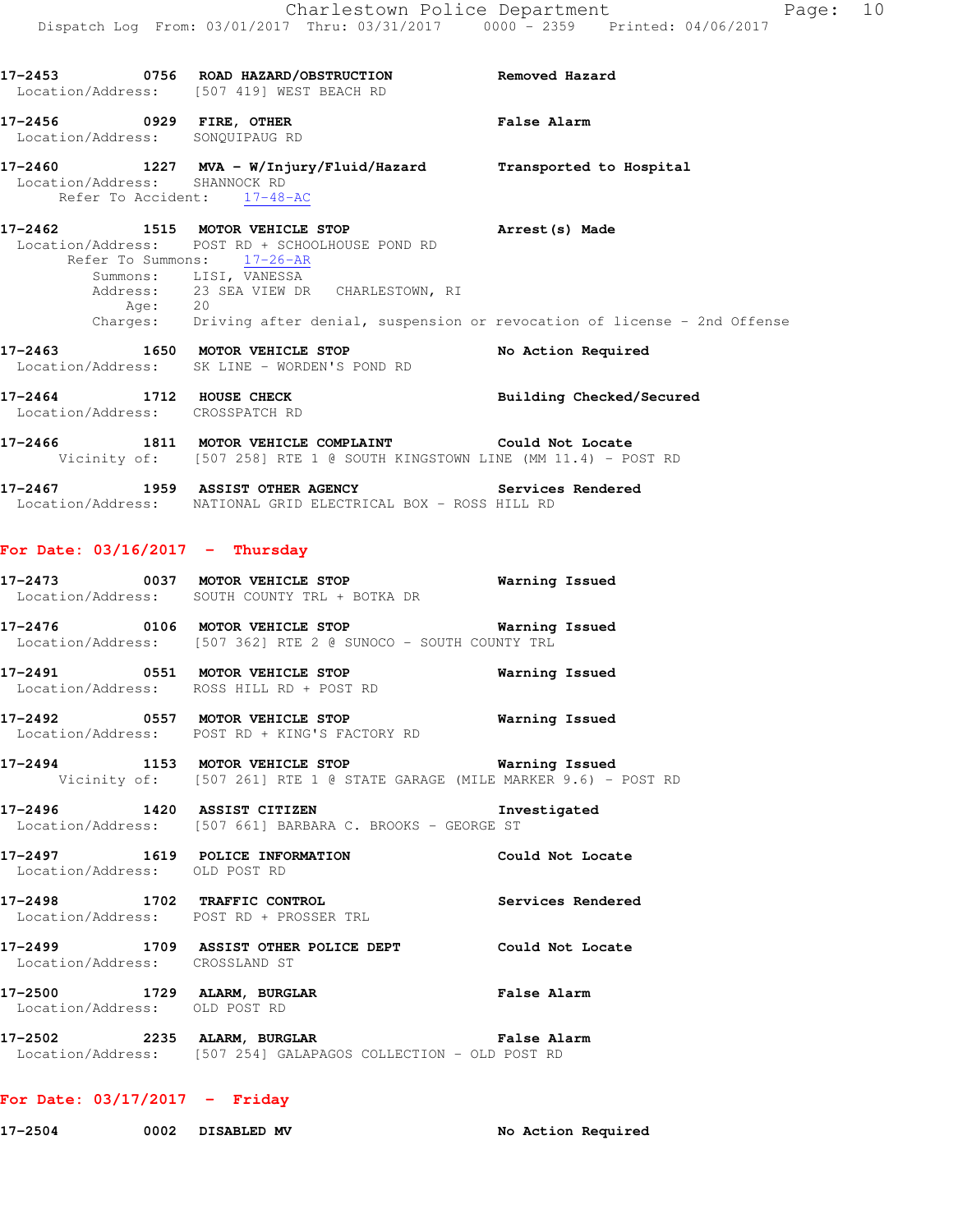|                                |                                                                                                                                   | Charlestown Police Department |                | Dispatch Log From: 03/01/2017 Thru: 03/31/2017 0000 - 2359 Printed: 04/06/2017 |
|--------------------------------|-----------------------------------------------------------------------------------------------------------------------------------|-------------------------------|----------------|--------------------------------------------------------------------------------|
|                                | Location/Address: [507 364] CROTTY AND SONS AUTO BODY - SOUTH COUNTY TRL                                                          |                               |                |                                                                                |
|                                | 17-2506 0012 MOTOR VEHICLE STOP Warning Issued<br>Location/Address: WORDEN'S POND RD + SHANNOCK RD                                |                               |                |                                                                                |
|                                | 17-2509 0032 MOTOR VEHICLE STOP<br>Location/Address: POST RD + SCHOOLHOUSE POND RD                                                |                               | Warning Issued |                                                                                |
|                                | 17-2520 0709 TEAM EFFORT - TRAFFIC STOP Citation Issued<br>Location/Address: POST RD + WILDFLOWER RD                              |                               |                |                                                                                |
|                                | 17-2521 0722 TEAM EFFORT - TRAFFIC STOP Citation Issued<br>Location/Address: [507 100] RTE 1 @ FIORES (MILE MARKER 8.0) - POST RD |                               |                |                                                                                |
|                                | 17-2522 0730 TEAM EFFORT - TRAFFIC STOP Citation Issued<br>Location/Address: POST RD + PROSSER TRL                                |                               |                |                                                                                |
|                                | 17-2523 0743 TEAM EFFORT - TRAFFIC STOP Citation Issued<br>Location/Address: POST RD + WILDFLOWER RD                              |                               |                |                                                                                |
|                                | 17-2524 0755 MOTOR VEHICLE COMPLAINT Could Not Locate<br>Vicinity of: [507 261] RTE 1 @ STATE GARAGE (MILE MARKER 9.6) - POST RD  |                               |                |                                                                                |
|                                | 17-2525 0802 TEAM EFFORT - TRAFFIC STOP Citation Issued<br>Vicinity of: [507 100] RTE 1 @ FIORES (MILE MARKER 8.0) - POST RD      |                               |                |                                                                                |
|                                | 17-2526 0813 TEAM EFFORT - TRAFFIC STOP No Action Required<br>Vicinity of: POST RD + TAMANACO DR                                  |                               |                |                                                                                |
|                                | -<br>17-2527 1826 TEAM EFFORT - TRAFFIC STOP Citation Issued<br>Location/Address: POST RD + WILDFLOWER RD                         |                               |                |                                                                                |
|                                | 17-2528 0839 TEAM EFFORT - TRAFFIC STOP Citation Issued<br>Location/Address: [507 100] RTE 1 @ FIORES (MILE MARKER 8.0) - POST RD |                               |                |                                                                                |
|                                | -<br>17-2529 1852 DISABLED MV 1988 Services Rendered<br>Location/Address: POST RD + KING'S FACTORY RD                             |                               |                |                                                                                |
|                                | 17-2530 0900 TEAM EFFORT - TRAFFIC STOP Citation Issued<br>Location/Address: POST RD + WILDFLOWER RD                              |                               |                |                                                                                |
|                                | 17-2531 0914 TEAM EFFORT - TRAFFIC STOP Citation Issued<br>Location/Address: POST RD + WILDFLOWER RD                              |                               |                |                                                                                |
|                                | 17-2532 0946 TEAM EFFORT - TRAFFIC STOP Citation Issued<br>Location/Address: POST RD + TAMANACO DR                                |                               |                |                                                                                |
|                                | 17-2533 1001 TEAM EFFORT - TRAFFIC STOP Citation Issued<br>Location/Address: POST RD + TAMANACO DR                                |                               |                |                                                                                |
|                                | 17-2534 1024 TEAM EFFORT - TRAFFIC STOP Citation Issued<br>Location/Address: POST RD + TAMANACO DR                                |                               |                |                                                                                |
|                                | 17-2536 1047 TEAM EFFORT - TRAFFIC STOP Citation Issued<br>Vicinity of: [507 604] BESTWAY GAS STATION - POST RD                   |                               |                |                                                                                |
|                                | 17-2538 1142 ASSIST OTHER AGENCY Investigated<br>Location/Address: [507 19] CHARLESTOWN ELEMENTARY SCHOOL - CAROLINA BACK RD      |                               |                |                                                                                |
|                                | 17-2539 1205 ASSIST OTHER AGENCY Services Rendered<br>Location/Address: [507 642] CHARLESTOWN POLICE DEPARTMENT - OLD POST RD     |                               |                |                                                                                |
| Location/Address: DRIFTWOOD DR | 17-2540 1502 LOST/STOLEN LICENSE PLATES Report Taken<br>Refer To Incident: 17-85-OF                                               |                               |                |                                                                                |
|                                | 17-2542 1547 MOTOR VEHICLE STOP Citation Issued<br>Location/Address: [507 260] RTE 1 @ GENERAL STANTON - POST RD                  |                               |                |                                                                                |

**17-2543 1601 MOTOR VEHICLE STOP Warning Issued**  Location/Address: POST RD + KING'S FACTORY RD

 $Page: 11$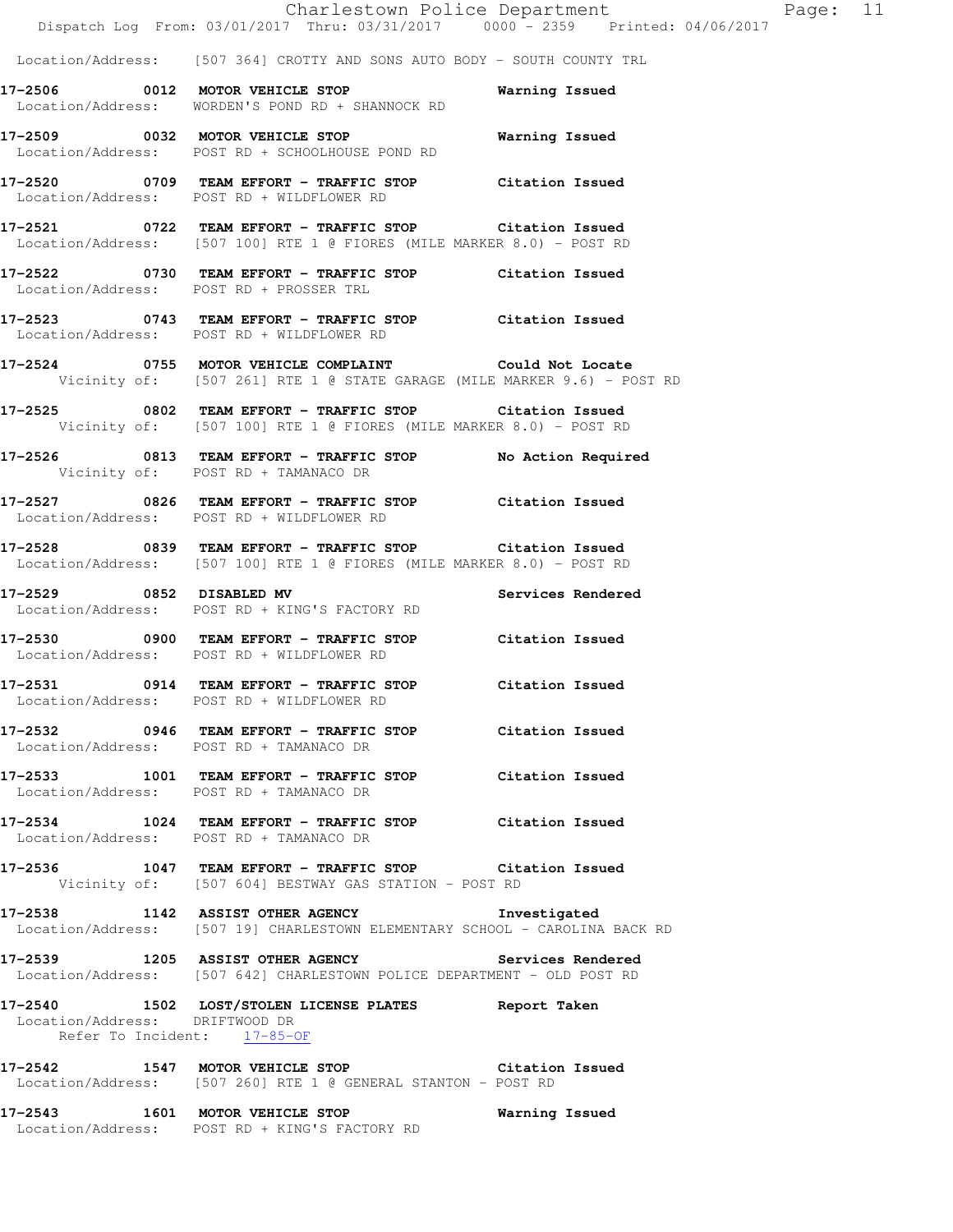**17-2547 1650 DISABLED MV Removed Hazard**  Location/Address: OLD POST RD + TOWN DOCK RD

**17-2548 1801 DISABLED MV Investigated**  Location/Address: [507 270] RTE 1 @ BURLINGAME (MILE MARKER 6.0) - POST RD

**17-2549 1819 ANIMAL COMPLAINT Taken to Family/Guardian**  Location/Address: [507 279] RTE 2 @ CHARLESTOWN TOWN HALL - SOUTH COUNTY TRL

**17-2552 2146 DISABLED MV Services Rendered**  Location/Address: [507 270] RTE 1 @ BURLINGAME (MILE MARKER 6.0) - POST RD

**17-2553 2325 MOTOR VEHICLE STOP Warning Issued**  Location/Address: GENERAL STANTON INN - POST RD

# **For Date: 03/18/2017 - Saturday**

- **17-2554 0010 DISTURBANCE/Music/Noise Peace Restored**  Location/Address: BISCUIT CITY RD **17-2559 0107 MOTOR VEHICLE STOP Warning Issued**  Location/Address: STATE GARAGE - POST RD
- **17-2560 0134 MOTOR VEHICLE STOP Warning Issued**  Location/Address: [507 918] MILE MARKER 8.0 - POST RD
- **17-2568 0551 TRAFFIC CONTROL Services Rendered**  Location/Address: POST RD + CROSS MILLS RD
- **17-2571 1051 DEATH; Sudden/Unexpected Taken/Refered to Other A**  Location/Address: RIVERVIEW DR Refer To Incident: 17-86-OF
- **17-2573 1536 MVA Minor Report Taken**  Location/Address: OLD MILL RD + TIMBER RIDGE RD Refer To Accident: 17-49-AC
- **17-2574 1538 MOTOR VEHICLE STOP Warning Issued**  Location/Address: POST RD + LAKESIDE DR
- **17-2575 1624 SUSPICIOUS ACTIVITY/VEHICLE Services Rendered**  Location/Address: LIISA DR
- **17-2576 1714 MOTOR VEHICLE STOP Warning Issued**  Location/Address: POST RD + LAKESIDE DR
- **17-2577 1726 MOTOR VEHICLE STOP Warning Issued**  Location/Address: POST RD + SCHOOLHOUSE POND RD
- **17-2578 1732 MOTOR VEHICLE STOP Warning Issued**  Location/Address: POST RD + PROSSER TRL
- **17-2579 1813 ALARM, BURGLAR False Alarm**  Vicinity of: OLD POST RD
- **17-2580 1835 D.E.M. VIOLATION Removed Hazard**  Location/Address: [507 319] EAST BEACH BACK TRACK - EAST BEACH RD
- **17-2581 2123 ASSIST OTHER AGENCY Services Rendered**  Location/Address: [507 435] SOUTH SHORE MENTAL HEALTH CHARLESTOWN HOUS - OLD POST RD

# **For Date: 03/19/2017 - Sunday**

| 17–2582                      | 0215 | <b>MOTOR VEHICLE STOP</b><br>Location/Address: POST RD + TAMANACO DR | Warning Issued |  |
|------------------------------|------|----------------------------------------------------------------------|----------------|--|
| 17–2587<br>Location/Address: | 0311 | <b>DISABLED MV</b><br>WEST BEACH RD                                  | Report Taken   |  |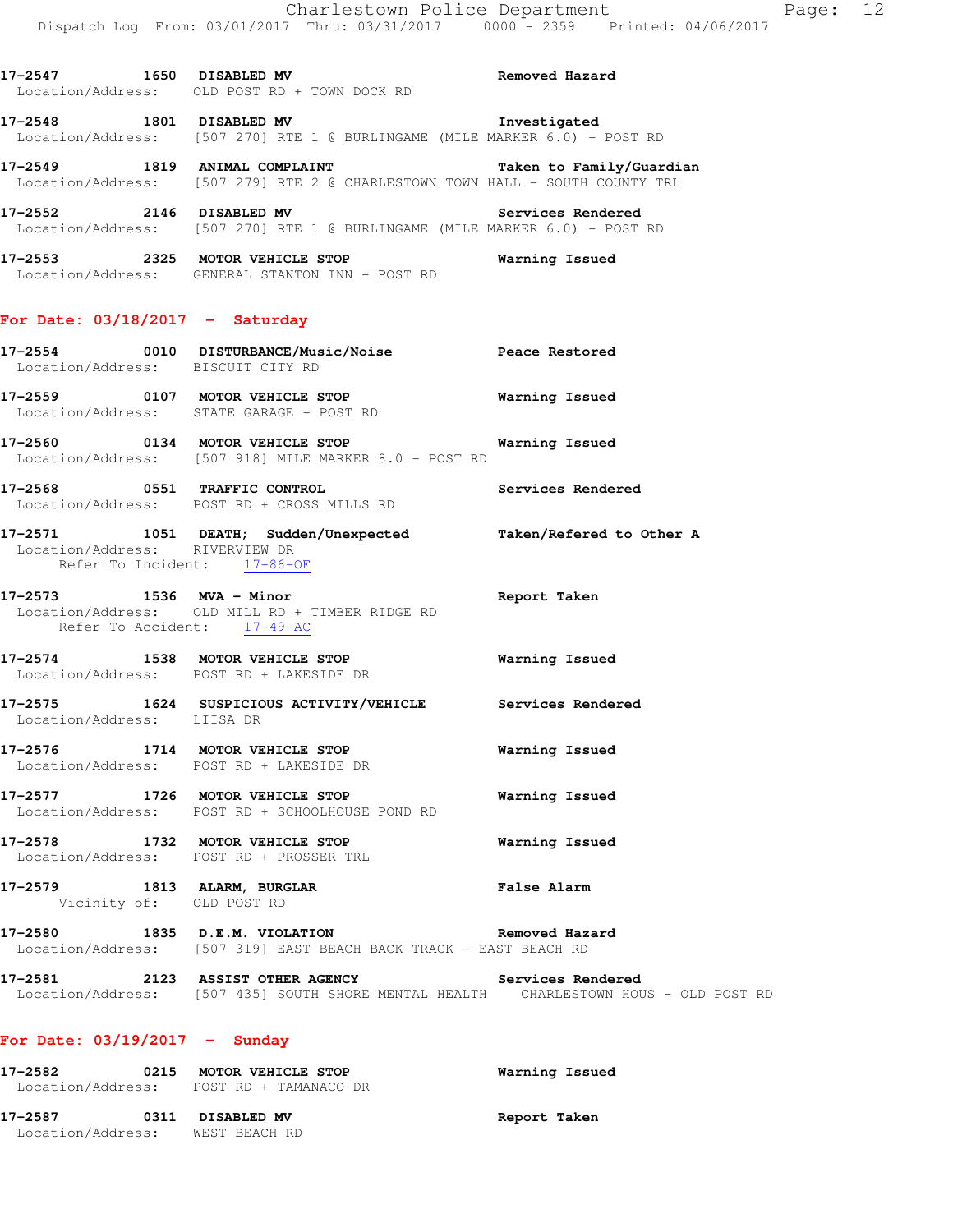|                                                                                             |                                                                                                                                                                                                                                           | Charlestown Police Department                                                  | Page: 13 |  |
|---------------------------------------------------------------------------------------------|-------------------------------------------------------------------------------------------------------------------------------------------------------------------------------------------------------------------------------------------|--------------------------------------------------------------------------------|----------|--|
|                                                                                             |                                                                                                                                                                                                                                           | Dispatch Log From: 03/01/2017 Thru: 03/31/2017 0000 - 2359 Printed: 04/06/2017 |          |  |
| Refer To Accident: 17-50-AC                                                                 |                                                                                                                                                                                                                                           |                                                                                |          |  |
| Location/Address: COLUMBIA HEIGHTS RD                                                       | 17-2601 1540 DOMESTIC/Assault/Diso/Other Investigated                                                                                                                                                                                     |                                                                                |          |  |
|                                                                                             | 17-2605 1945 ANIMAL COMPLAINT COMPRESSES Unfounded<br>Location/Address: [507 205] THE BAKERY - CHARLESTOWN BEACH RD                                                                                                                       |                                                                                |          |  |
| For Date: $03/20/2017$ - Monday                                                             |                                                                                                                                                                                                                                           |                                                                                |          |  |
|                                                                                             | 17-2611 0306 MOTOR VEHICLE STOP Citation Issued<br>Location/Address: OLD POST RD + KLONDIKE RD                                                                                                                                            |                                                                                |          |  |
|                                                                                             | 17-2613 0752 TRAFFIC CONTROL 2000 Services Rendered<br>Location/Address: [507 19] CHARLESTOWN ELEMENTARY SCHOOL - CAROLINA BACK RD                                                                                                        |                                                                                |          |  |
| Refer To Arrest: 17-27-AR                                                                   | 17-2614 0954 WARRANT ARREST<br>Location/Address: [507 642] CHARLESTOWN POLICE DEPARTMENT - OLD POST RD<br>Arrest: DEBURGO, STEPHAN J<br>Address: 25 AMOS ST PAWTUCKET, RI<br>Age: 31<br>Charges: PASSING OF COUNTERFEIT CERT//BILLS/NOTES | Arrest (s) Made                                                                |          |  |
| Refer To Accident: 17-51-AC                                                                 | 17-2619 1116 MVA - Minor 1116 Avenue 2010<br>Location/Address: [507 381] CVS PHARMACY - OLD POST RD                                                                                                                                       |                                                                                |          |  |
| Refer To Accident: 17-52-AC                                                                 | 17-2621 1154 MVA - Minor<br>Location/Address: SHANNOCK RD                                                                                                                                                                                 | Report Taken                                                                   |          |  |
|                                                                                             | 17-2622 1228 MOTOR VEHICLE STOP 6 Warning Issued<br>Vicinity of: [507 642] CHARLESTOWN POLICE DEPARTMENT - OLD POST RD                                                                                                                    |                                                                                |          |  |
| Location/Address: BUCKEYE BROOK RD                                                          | 17-2626 1454 MOTOR VEHICLE COMPLAINT                                                                                                                                                                                                      | Investigated                                                                   |          |  |
| Location/Address: FIORES - POST RD                                                          | 17-2627 1515 TEAM EFFORT - TRAFFIC STOP Citation Issued                                                                                                                                                                                   |                                                                                |          |  |
| 17-2628                                                                                     | 1537 TEAM EFFORT - TRAFFIC STOP<br>Location/Address: POST RD + SCHOOLHOUSE POND RD                                                                                                                                                        | Warning Issued                                                                 |          |  |
|                                                                                             | 17-2629 1551 TEAM EFFORT - TRAFFIC STOP Citation Issued<br>Location/Address: POST RD + SCHOOLHOUSE POND RD                                                                                                                                |                                                                                |          |  |
|                                                                                             | 17-2630 1624 TEAM EFFORT - TRAFFIC STOP Citation Issued<br>Location/Address: POST RD + SOUTH COUNTY TRL                                                                                                                                   |                                                                                |          |  |
| Location/Address: POST RD + FALCONE LN                                                      | 17-2631 1646 TEAM EFFORT - TRAFFIC STOP                                                                                                                                                                                                   | Warning Issued                                                                 |          |  |
|                                                                                             | 17-2632 1715 TEAM EFFORT - TRAFFIC STOP Citation Issued<br>Location/Address: POST RD + SCHOOLHOUSE POND RD                                                                                                                                |                                                                                |          |  |
|                                                                                             | 17-2633 1729 TEAM EFFORT - TRAFFIC STOP<br>Location/Address: POST RD + SCHOOLHOUSE POND RD                                                                                                                                                | Warning Issued                                                                 |          |  |
| 17-2635 1739 VANDALISM<br>Location/Address: BUCKEYE BROOK RD<br>Refer To Incident: 17-87-OF |                                                                                                                                                                                                                                           | Report Taken                                                                   |          |  |
|                                                                                             | 17-2634 1740 TEAM EFFORT - TRAFFIC STOP Citation Issued<br>Location/Address: SOUTH COUNTY TRL + NARROW LN                                                                                                                                 |                                                                                |          |  |
|                                                                                             | 17-2636 1757 TEAM EFFORT - TRAFFIC STOP<br>Location/Address: SOUTH COUNTY TRL + SHANNOCK RD                                                                                                                                               | Warning Issued                                                                 |          |  |
| 1811 DISABLED MV<br>17-2637                                                                 |                                                                                                                                                                                                                                           | Investigated                                                                   |          |  |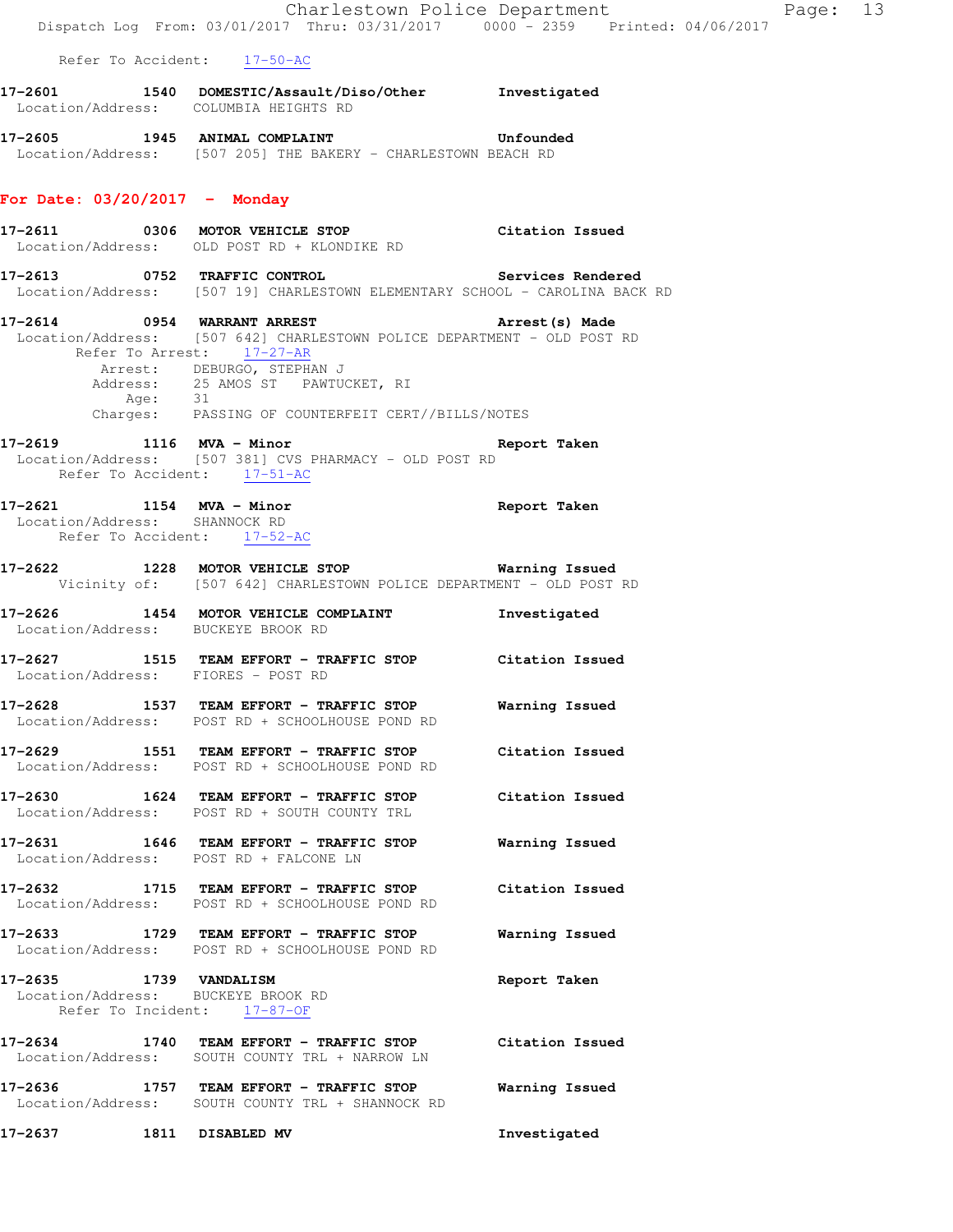|                                  | Dispatch Log From: 03/01/2017 Thru: 03/31/2017 0000 - 2359 Printed: 04/06/2017                                                       | Charlestown Police Department<br>Page: 14 |  |
|----------------------------------|--------------------------------------------------------------------------------------------------------------------------------------|-------------------------------------------|--|
|                                  | Location/Address: POST RD + GENERAL STANTON LN                                                                                       |                                           |  |
|                                  | 17-2638 1831 TEAM EFFORT - TRAFFIC STOP Citation Issued<br>Location/Address: POST RD + KING'S FACTORY RD                             |                                           |  |
|                                  | 17-2639 1841 TEAM EFFORT - TRAFFIC STOP Warning Issued<br>Location/Address: POST RD + CROSS MILLS RD                                 |                                           |  |
| 17-2640 1952 LARCENY             | Location/Address: [507 45] RIPPY'S LIQUOR MART - SOUTH COUNTY TRL                                                                    | Investigated                              |  |
| For Date: $03/21/2017$ - Tuesday |                                                                                                                                      |                                           |  |
|                                  | 17-2655 0018 MOTOR VEHICLE STOP Citation Issued<br>Location/Address: POST RD + SCHOOLHOUSE POND RD                                   |                                           |  |
|                                  | 17-2656 0035 MOTOR VEHICLE STOP<br>Location/Address: POST RD + SCHOOLHOUSE POND RD                                                   | Citation Issued                           |  |
|                                  | 17-2668 0545 TRAFFIC CONTROL<br>Location/Address: POST RD + SCHOOLHOUSE POND RD                                                      | Services Rendered                         |  |
|                                  | 17-2672 1522 FIRE, OTHER<br>Location/Address: KING'S FACTORY RD<br>Refer To Incident: 17-90-OF                                       | Investigated                              |  |
|                                  | 17-2673 2048 ASSIST OTHER POLICE DEPT Services Rendered<br>Location/Address: RTE 1 SK LINE - SHANNOCK RD                             |                                           |  |
|                                  | 17-2674 2252 MOTOR VEHICLE STOP<br>Location/Address: POST RD + SOUTH COUNTY TRL                                                      | Warning Issued                            |  |
|                                  | 17-2676 2312 MOTOR VEHICLE STOP<br>Location/Address: POST RD + WILDFLOWER RD                                                         | Warning Issued                            |  |
|                                  | 17-2677 2321 MOTOR VEHICLE STOP<br>Location/Address: SOUTH COUNTY TRL + NEW BISCUIT CITY RD                                          | Warning Issued                            |  |
|                                  | 17-2678 2322 MOTOR VEHICLE STOP<br>Location/Address: POST RD + HOXSIE AVE                                                            | Warning Issued                            |  |
|                                  | For Date: $03/22/2017$ - Wednesday                                                                                                   |                                           |  |
|                                  | 17-2689 0055 MOTOR VEHICLE STOP<br>Location/Address: POST RD + WILDFLOWER RD                                                         | <b>Warning Issued</b>                     |  |
|                                  | 17-2690 0115 MOTOR VEHICLE STOP Warning Issued<br>Location/Address: [507 266] RTE 1 @ WILLOWS - POST RD                              |                                           |  |
|                                  | 17-2691 0121 MOTOR VEHICLE STOP Citation Issued<br>Location/Address: POST RD + WEST BEACH RD                                         |                                           |  |
|                                  | 17-2698 0529 MOTOR VEHICLE STOP<br>Location/Address: SOUTH COUNTY TRL + SHERMAN AVE                                                  | Warning Issued                            |  |
|                                  | 17-2700 0543 TRAFFIC CONTROL 2000 Services Rendered<br>Location/Address: POST RD + PROSSER TRL                                       |                                           |  |
|                                  | 17-2701 0830 MOTOR VEHICLE COMPLAINT Could Not Locate<br>Location/Address: [507 19] CHARLESTOWN ELEMENTARY SCHOOL - CAROLINA BACK RD |                                           |  |
| Location/Address: SHORE DR       | 17-2703 0910 ALARM, BURGLAR                                                                                                          | Building Checked/Secured                  |  |
|                                  | 17-2704 1019 TRANSPORT<br>Location/Address: [507 642] CHARLESTOWN POLICE DEPARTMENT - OLD POST RD                                    | Taken/Refered to Other A                  |  |
|                                  | 17-2705 1034 ALARM, BURGLAR<br>Location/Address: COLUMBIA HEIGHTS OVAL                                                               | Building Checked/Secured                  |  |
|                                  |                                                                                                                                      |                                           |  |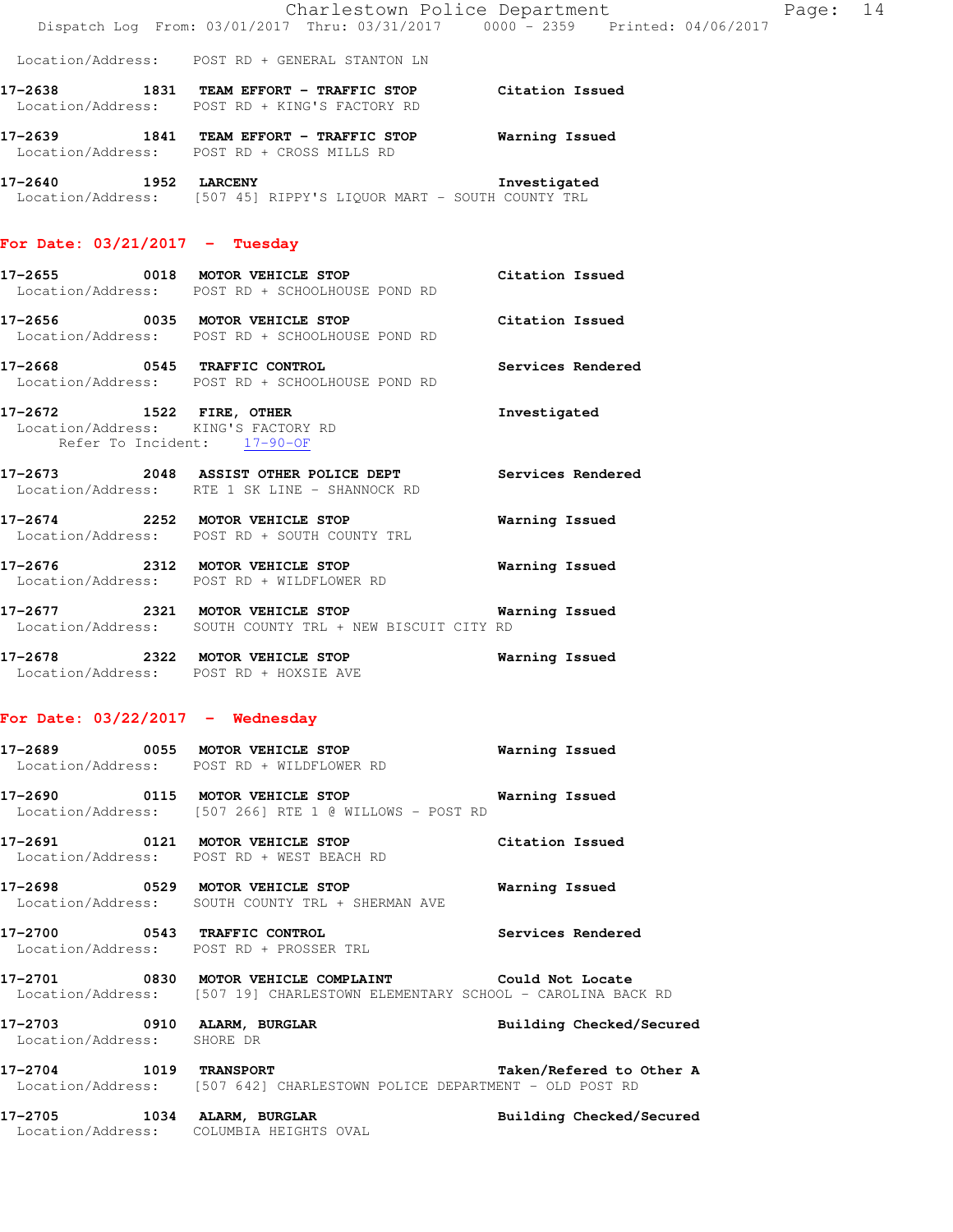**17-2711 1403 POLICE INFORMATION No Action Required**  Location/Address: [507 874] EAST QUAIL RUN

**17-2713 1513 TRAFFIC CONTROL Services Rendered**  Location/Address: POST RD + PROSSER TRL

**17-2714 1522 TRAFFIC CONTROL Services Rendered**  Location/Address: [507 260] RTE 1 @ GENERAL STANTON - POST RD

**17-2715 1534 MOTOR VEHICLE STOP No Action Required**  Location/Address: SOUTH COUNTY TRL + EAST CHARLES ST

**17-2716 1545 MOTOR VEHICLE STOP Warning Issued**  Location/Address: SOUTH COUNTY TRL + EAST CHARLES ST

**17-2718 1733 TRAFFIC CONTROL Services Rendered**  Location/Address: POST RD + EAST BEACH RD

**17-2719 1746 MOTOR VEHICLE STOP Warning Issued**  Location/Address: [507 276] RTE 2 @ RICHMOND LINE - SOUTH COUNTY TRL

**17-2720 1934 MOTOR VEHICLE STOP Warning Issued**  Location/Address: [507 235] NINIGRET INN - PROSSER TRL

**17-2721 1938 MOTOR VEHICLE STOP Warning Issued**  Vicinity of: [507 254] GALAPAGOS COLLECTION - OLD POST RD

**17-2723 2203 BURGLARY (B & E) Unfounded**  Location/Address: NARROW LN

**17-2724 2327 ROAD HAZARD/OBSTRUCTION Services Rendered**  Location/Address: OLD COACH RD

### **For Date: 03/23/2017 - Thursday**

**17-2742 0603 TRAFFIC CONTROL Services Rendered**  Location/Address: POST RD + SCHOOLHOUSE POND RD

**17-2744 0824 THREATS Report Taken**  Location/Address: [507 30] ATLANTIC ANIMAL HOSPITAL - SOUTH COUNTY TRL Refer To Incident: 17-91-OF

**17-2745 0941 MOTOR VEHICLE COMPLAINT Could Not Locate**  Location/Address: [507 258] RTE 1 @ SOUTH KINGSTOWN LINE (MM 11.4) - POST RD

**17-2746 1329 MOTOR VEHICLE STOP Warning Issued**  Location/Address: [507 372] SOUTH SHORE MENTAL HEALTH - OLD POST RD

**17-2748 1510 TEAM EFFORT - TRAFFIC STOP Citation Issued**  Location/Address: POST RD + KING'S FACTORY RD

**17-2749 1519 MOTOR VEHICLE STOP Warning Issued**  Location/Address: KING'S FACTORY RD

**17-2750 1529 TEAM EFFORT - TRAFFIC STOP Citation Issued**  Location/Address: POST RD + PROSSER TRL

**17-2752 1553 TEAM EFFORT - TRAFFIC STOP Citation Issued**  Location/Address: POST RD + PROSSER TRL

**17-2753 1614 TEAM EFFORT - TRAFFIC STOP Warning Issued**  Location/Address: POST RD + PROSSER TRL

**17-2754 1628 MOTOR VEHICLE STOP No Action Required**  Location/Address: SOUTH COUNTY TRL + NARROW LN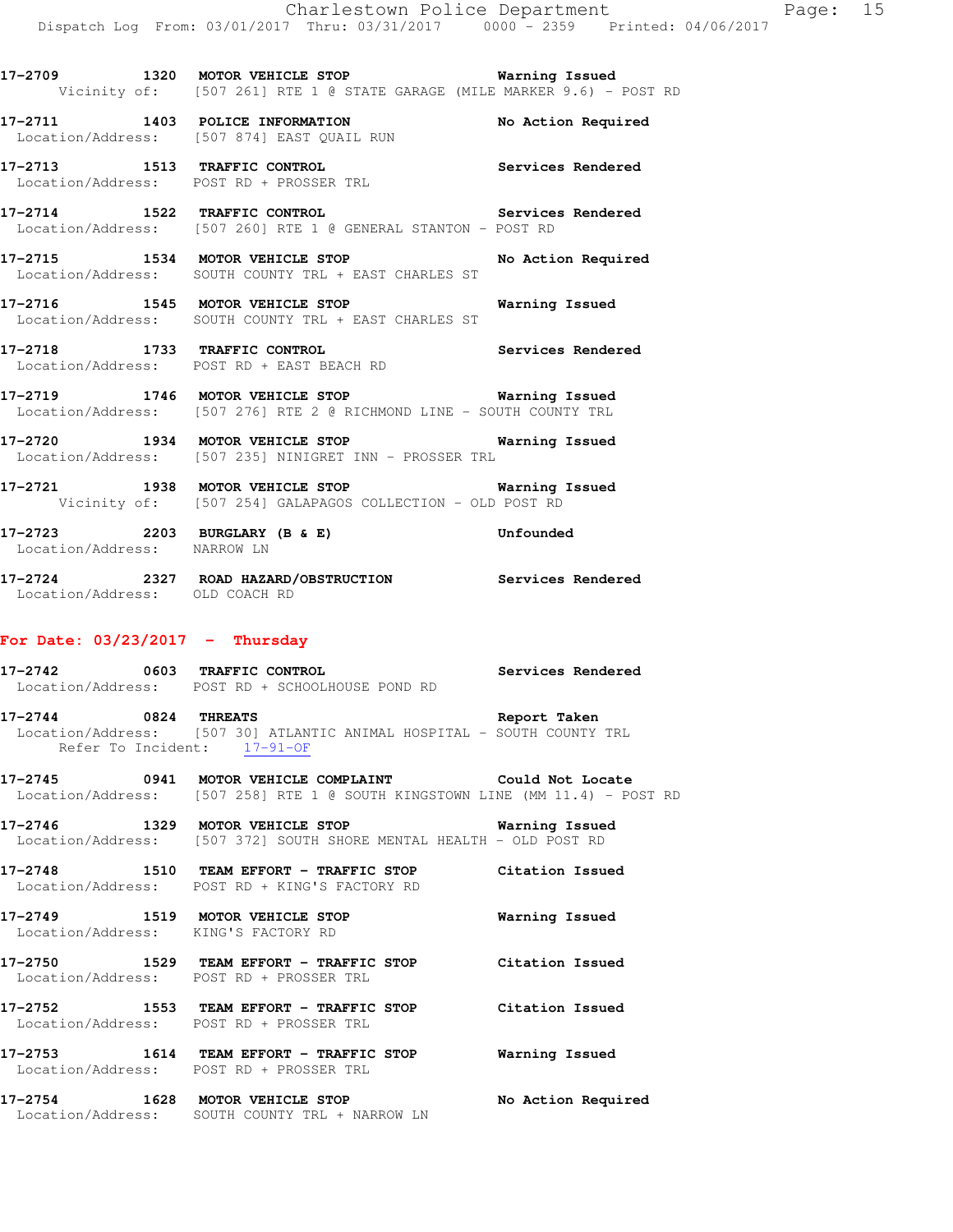- **17-2755 1700 TEAM EFFORT TRAFFIC STOP Citation Issued**  Location/Address: POST RD + PROSSER TRL
- **17-2756 1715 TEAM EFFORT TRAFFIC STOP Warning Issued**  Location/Address: [507 243] KRYSTAL PENQUIN MOTEL - POST RD
- **17-2758 1724 ALARM, BURGLAR False Alarm**  Location/Address: OLD POST RD
- **17-2759 1727 TEAM EFFORT TRAFFIC STOP Citation Issued**  Location/Address: POST RD + PROSSER TRL
- **17-2760 1746 TEAM EFFORT TRAFFIC STOP Citation Issued**  Location/Address: POST RD + PROSSER TRL
- **17-2761 1755 TEAM EFFORT TRAFFIC STOP Warning Issued**  Location/Address: POST RD + PROSSER TRL
- **17-2762 1803 TEAM EFFORT TRAFFIC STOP Citation Issued**  Location/Address: POST RD + TAMANACO DR
- **17-2763 1815 TEAM EFFORT TRAFFIC STOP Citation Issued**  Location/Address: POST RD + PROSSER TRL **17-2764 1832 TEAM EFFORT - TRAFFIC STOP Warning Issued**
- Location/Address: POST RD + PROSSER TRL
- **17-2766 2334 MOTOR VEHICLE STOP Warning Issued**  Location/Address: [507 653] THE COVE RESTURANT - OLD POST RD

### **For Date: 03/24/2017 - Friday**

- **17-2773 0014 MOTOR VEHICLE STOP Warning Issued**  Location/Address: [507 362] RTE 2 @ SUNOCO - SOUTH COUNTY TRL
- **17-2776 0028 POLICE INFORMATION Services Rendered**  Location/Address: [507 19] CHARLESTOWN ELEMENTARY SCHOOL - CAROLINA BACK RD
- **17-2780 0144 SUSPICIOUS ACTIVITY/VEHICLE Building Checked/Secured**  Location/Address: KING'S FACTORY RD
- **17-2788 0553 TRAFFIC CONTROL Services Rendered**  Location/Address: POST RD + SOUTH COUNTY TRL
- **17-2789 0835 MOTOR VEHICLE STOP Warning Issued**  Location/Address: [507 200] RTE 1 @ PACKAGE STORE - POST RD
- **17-2792 1131 TRAFFIC CONTROL No Action Required**  Location/Address: POST RD
- **17-2793 1240 DCYF INVESTIGATION Services Rendered**  Location/Address: [507 451] SOUTH COUNTY COMMUNITY ACTION - SOUTH COUNTY TRL
- **17-2795 1526 ALARM, FIRE False Alarm**  Location/Address: ARBUTUS TRL
- **17-2797 1602 TRAFFIC CONTROL Services Rendered**  Location/Address: POST RD + KING'S FACTORY RD
- **17-2798 1630 ROAD HAZARD/OBSTRUCTION No Action Required**  Location/Address: [507 262] RTE 1 @ LIQUOR STORE (MILE MARKER 9.2) - POST RD
- **17-2800 2052 TRAFFIC CONTROL Services Rendered**  Location/Address: POST RD + KING'S FACTORY RD

### **For Date: 03/25/2017 - Saturday**

**17-2803 0143 ALARM, BURGLAR Building Checked/Secured**  Location/Address: [507 30] ATLANTIC ANIMAL HOSPITAL - SOUTH COUNTY TRL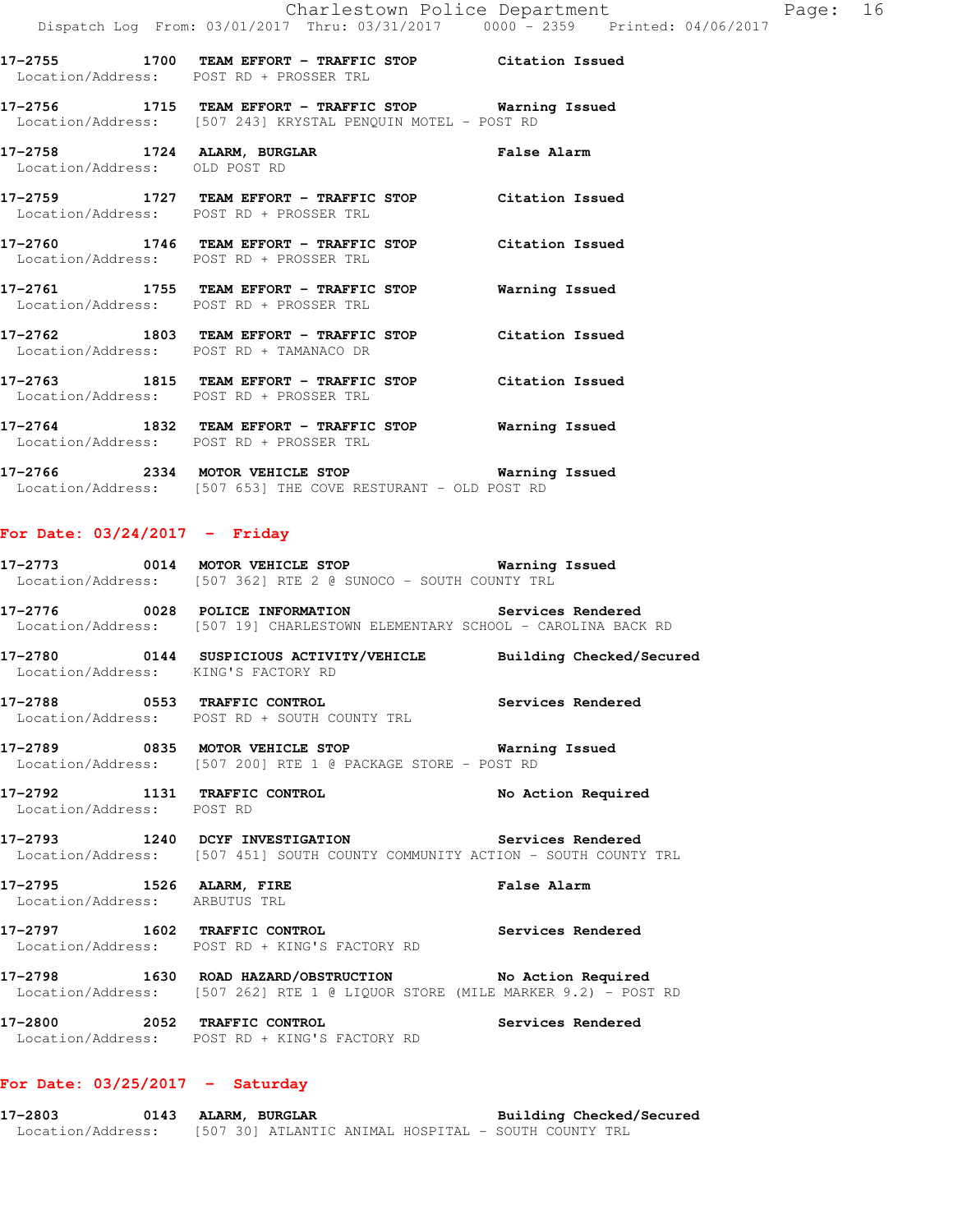**17-2810 1028 POLICE INFORMATION Investigated**  Location/Address: [507 30] ATLANTIC ANIMAL HOSPITAL - SOUTH COUNTY TRL

**17-2812 1115 TEAM EFFORT - TRAFFIC STOP Citation Issued**  Location/Address: [507 266] RTE 1 @ WILLOWS - POST RD

- **17-2814 1137 TEAM EFFORT TRAFFIC STOP Citation Issued**  Location/Address: POST RD + PROSSER TRL
- **17-2816 1239 TEAM EFFORT TRAFFIC STOP Citation Issued**  Location/Address: POST RD + PROSSER TRL
- **17-2817 1253 TEAM EFFORT TRAFFIC STOP Citation Issued**  Location/Address: POST RD + PROSSER TRL
- **17-2819 1321 TEAM EFFORT TRAFFIC STOP Citation Issued**  Location/Address: POST RD + PROSSER TRL
- **17-2820 1438 ALARM, BURGLAR Investigated**  Location/Address: [507 747] SURFSIDE AVE
- **17-2821 1440 TEAM EFFORT TRAFFIC STOP Citation Issued**  Location/Address: [507 266] RTE 1 @ WILLOWS - POST RD
- **17-2822 1510 ASSIST CITIZEN Services Rendered**  Location/Address: [507 642] CHARLESTOWN POLICE DEPARTMENT - OLD POST RD
- **17-2824 1802 SUSPICIOUS ACTIVITY/VEHICLE Investigated**  Location/Address: [507 20] NINIGRET PARK - PARK LN
- **17-2825 1834 ASSIST CITIZEN Services Rendered**  Location/Address: [507 261] RTE 1 @ STATE GARAGE - POST RD
- **17-2826 1848 SUSPICIOUS ACTIVITY/VEHICLE Removed Hazard**  Location/Address: SOUTH COUNTY TRL + NEW BISCUIT CITY RD
- **17-2828 1952 FIRE, OTHER Services Rendered**  Location/Address: KING TOM DR
- **17-2832 2207 SUSPICIOUS ACTIVITY/VEHICLE Investigated**  Location/Address: ALTON CAROLINA RD

### **For Date: 03/26/2017 - Sunday**

**17-2846 1056 CIVIL MATTER Report Taken**  Location/Address: [507 642] CHARLESTOWN POLICE DEPARTMENT - OLD POST RD

**17-2847 1119 TEAM EFFORT - TRAFFIC STOP Citation Issued**  Location/Address: [507 266] RTE 1 @ WILLOWS - POST RD

**17-2848 1146 TEAM EFFORT - TRAFFIC STOP Citation Issued**  Location/Address: [507 266] RTE 1 @ WILLOWS - POST RD

**17-2849 1303 TEAM EFFORT - TRAFFIC STOP Citation Issued**  Location/Address: SOUTH COUNTY TRL + SHANNOCK RD

**17-2850 1324 TEAM EFFORT - TRAFFIC STOP Warning Issued**  Location/Address: [507 276] RTE 2 @ RICHMOND LINE - SOUTH COUNTY TRL

**17-2851 1338 TEAM EFFORT - TRAFFIC STOP Citation Issued**  Location/Address: SHANNOCK RD + COLUMBIA HEIGHTS RD

**17-2852 1349 TEAM EFFORT - TRAFFIC STOP Citation Issued**  Location/Address: [507 276] RTE 2 @ RICHMOND LINE - SOUTH COUNTY TRL

**17-2853 1400 TEAM EFFORT - TRAFFIC STOP Citation Issued**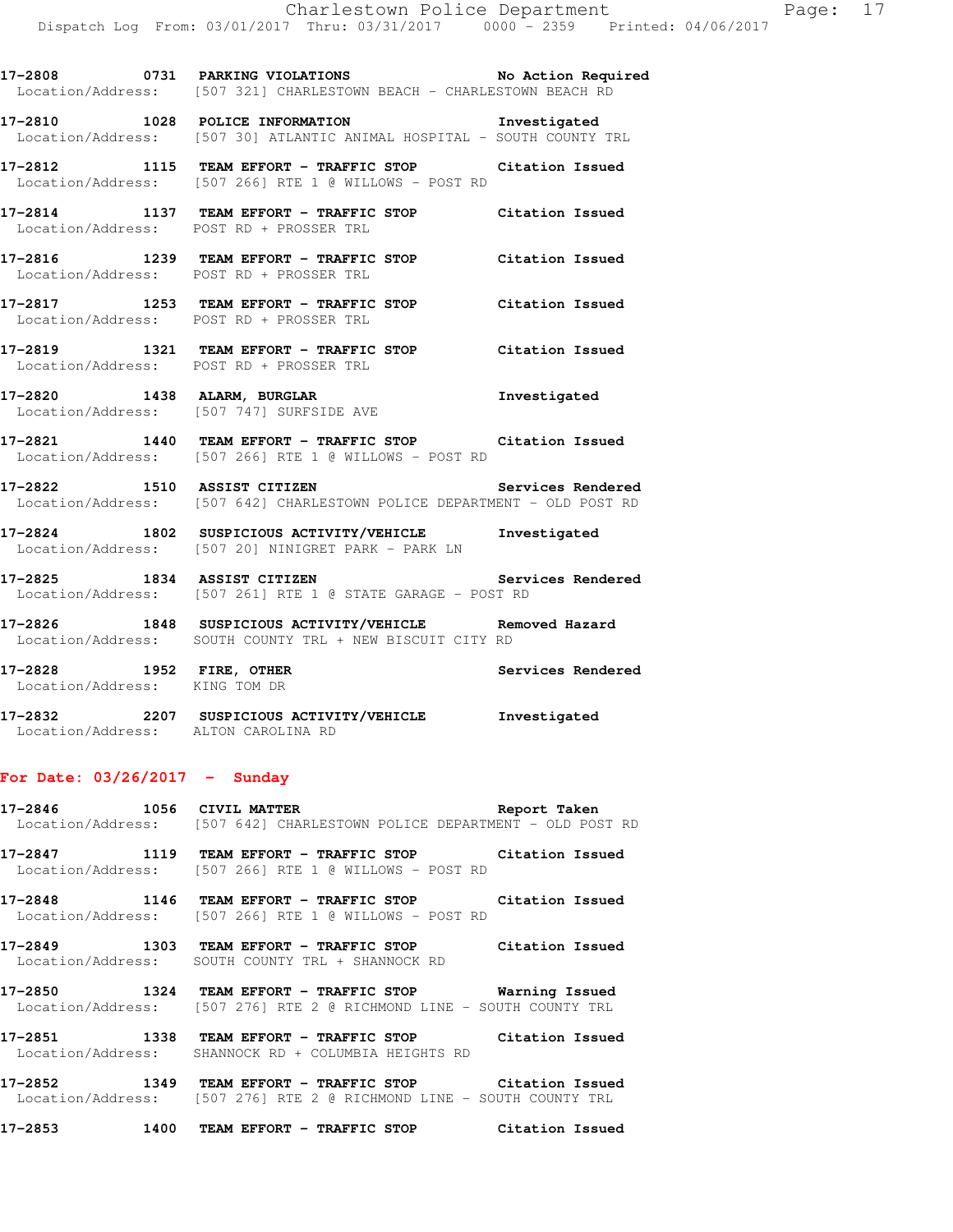|                                  |                                                                                                                                | Charlestown Police Department | Page: 18 |  |
|----------------------------------|--------------------------------------------------------------------------------------------------------------------------------|-------------------------------|----------|--|
|                                  | Dispatch Log From: 03/01/2017 Thru: 03/31/2017 0000 - 2359 Printed: 04/06/2017                                                 |                               |          |  |
|                                  | Location/Address: [507 362] RTE 2 @ SUNOCO - SOUTH COUNTY TRL                                                                  |                               |          |  |
|                                  | 17-2854 1424 TEAM EFFORT - TRAFFIC STOP Citation Issued<br>Location/Address: SOUTH COUNTY TRL + SHANNOCK RD                    |                               |          |  |
|                                  | 17-2855 1441 POLICE INFORMATION<br>Location/Address: POST RD + LAKESIDE DR                                                     | No Action Required            |          |  |
|                                  | 17-2856 1616 ASSIST OTHER AGENCY Services Rendered<br>Vicinity of: [507 25] BURLINGAME - MANAGEMENT AREA - BUCKEYE BROOK RD    |                               |          |  |
|                                  | 17-2858 1706 MOTOR VEHICLE STOP 6 Warning Issued<br>Vicinity of: MATUNUCK SCHOOLHOUSE RD + CHARLESTOWN BEACH RD                |                               |          |  |
| Location/Address: WATCHAUG LN    | 17-2859 1720 FIRE, OTHER 17-2859 False Alarm                                                                                   |                               |          |  |
|                                  | 17-2860 1735 POLICE INFORMATION Taken/Refered to Other A<br>Location/Address: [507 33] BROOKSIDE APARTMENTS - SOUTH COUNTY TRL |                               |          |  |
| Location/Address: KLONDIKE RD    | 17-2864 1920 DISTURBANCE/Music/Noise Investigated                                                                              |                               |          |  |
|                                  | 17-2865 1938 MOTOR VEHICLE STOP<br>Vicinity of: POST RD + SCHOOLHOUSE POND RD                                                  | No Action Required            |          |  |
| Location/Address: FALCONE LN     | 17-2866 1947 MOTOR VEHICLE STOP 6 Warning Issued                                                                               |                               |          |  |
| Location/Address: SCAPA FLOW RD  | 17-2868 2240 SUSPICIOUS ACTIVITY/VEHICLE Building Checked/Secured                                                              |                               |          |  |
| Location/Address: ROSS HILL RD   |                                                                                                                                |                               |          |  |
| For Date: $03/27/2017$ - Monday  |                                                                                                                                |                               |          |  |
|                                  | 17-2877 0010 MOTOR VEHICLE STOPP 6 Warning Issued<br>Location/Address: POST RD + SCHOOLHOUSE POND RD                           |                               |          |  |
|                                  | 17-2887 0554 TRAFFIC CONTROL<br>Location/Address: POST RD + CASTLE ROCK DR                                                     | Services Rendered             |          |  |
| Location/Address: CHARLES AVE    | 17-2890 1453 MOTOR VEHICLE COMPLAINT                                                                                           | Investigated                  |          |  |
|                                  | 17-2893 1620 MOTOR VEHICLE STOP<br>Location/Address: SOUTH COUNTY TRL + NARROW LN                                              | Citation Issued               |          |  |
|                                  | 17-2894 1710 MOTOR VEHICLE STOP<br>Location/Address: POST RD + SCHOOLHOUSE POND RD                                             | Warning Issued                |          |  |
|                                  | 17-2895 1725 ALARM, BURGLAR<br>Location/Address: SOUTH NIANTIC DR                                                              | Building Checked/Secured      |          |  |
|                                  | 17-2898 2345 MOTOR VEHICLE STOP Citation Issued<br>Location/Address: SOUTH COUNTY TRL + SHANNOCK RD                            |                               |          |  |
|                                  | 17-2899 2356 SUSPICIOUS ACTIVITY/VEHICLE Investigated<br>Location/Address: [507 320] QUONOCHONTAUG BREACHWAY - WEST BEACH RD   |                               |          |  |
| For Date: $03/28/2017 - Tuesday$ |                                                                                                                                |                               |          |  |
|                                  | 17-2900 0004 MOTOR VEHICLE STOP 6 Warning Issued<br>Location/Address: [507 45] RIPPY'S LIQUOR MART - SOUTH COUNTY TRL          |                               |          |  |
|                                  | 17-2902 0011 MOTOR VEHICLE STOP 6 Warning Issued                                                                               |                               |          |  |

Location/Address: [507 201] KENYON INDUSTRIES - SHERMAN AVE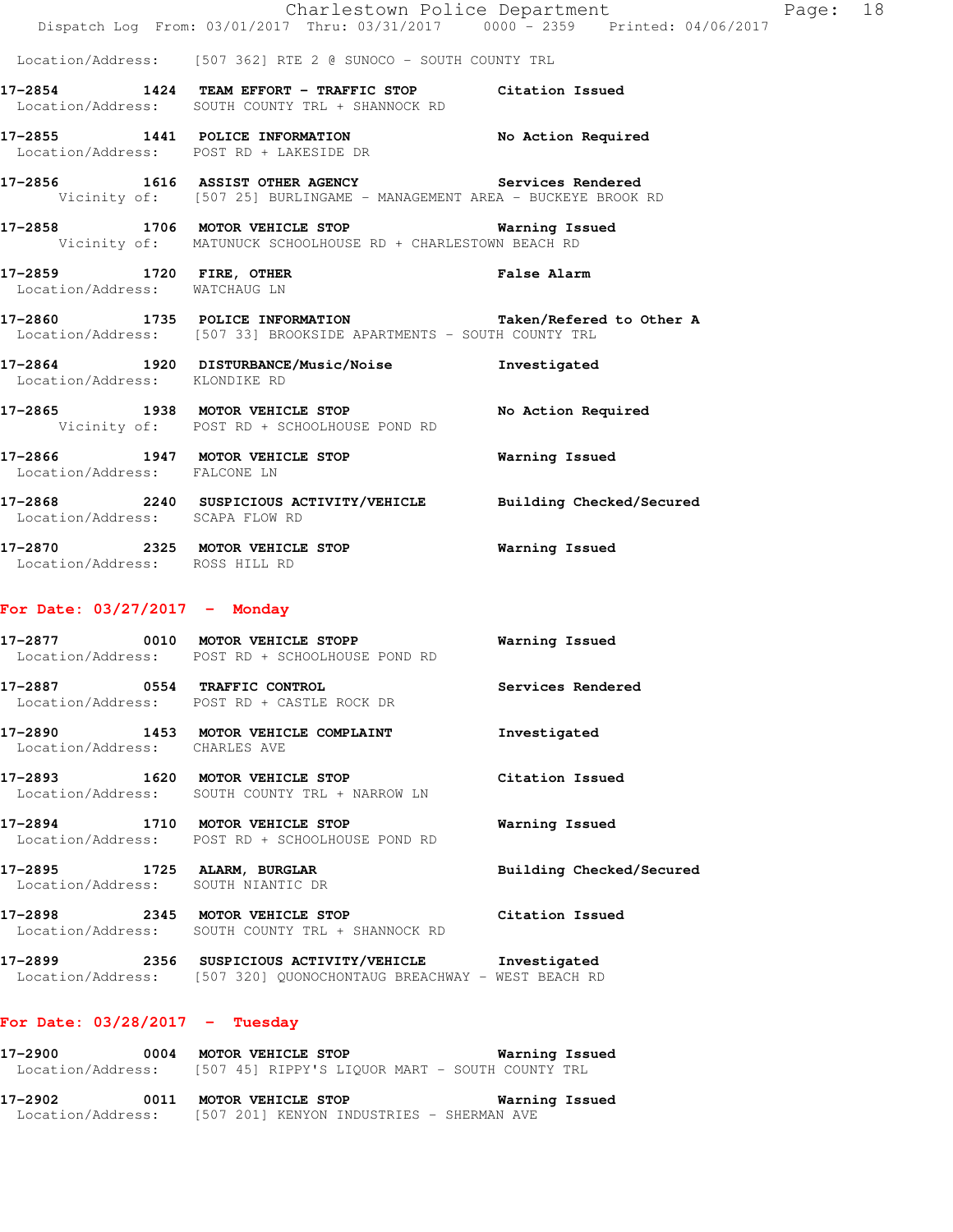Charlestown Police Department Page: 19 Dispatch Log From: 03/01/2017 Thru: 03/31/2017 0000 - 2359 Printed: 04/06/2017 **17-2908 0125 MOTOR VEHICLE STOP Arrest(s) Made**  Location/Address: POST RD + KING'S FACTORY RD Refer To Arrest: 17-29-AR Arrest: NELSON, STEPHANIE W Address: 21 CHESTNUT RD NORTH KINGSTOWN, RI Age: 34 Charges: DUI/DRUGS/ALCOHOL/1ST OFFENSE - B.A.C. UNKNOWN Refusal to Submit to Chemical Test - 1st Violation **17-2909 0248 SUSPICIOUS ACTIVITY/VEHICLE Unfounded**  Location/Address: [507 653] THE COVE RESTURANT - OLD POST RD **17-2916 0818 POLICE INFORMATION Services Rendered**  Location/Address: [507 642] CHARLESTOWN POLICE DEPARTMENT - OLD POST RD Refer To Incident: 17-94-OF 17-2917 **0925 HOUSE CHECK 17-2917 Services Rendered**  Location/Address: NINIGRET AVE **17-2919 1021 ASSIST OTHER AGENCY Services Rendered**  Location/Address: STATE GARAGE - OLD POST RD **17-2923 1248 COMPLAINT Report Taken**  Location/Address: BAXTER ST Refer To Incident: 17-95-OF **17-2925 1604 SUSPICIOUS ACTIVITY/VEHICLE No Action Required**  Vicinity of: ROSS HILL RD **17-2926 1640 FOLLOW-UP INVESTIGATION Services Rendered**  Location/Address: JENESIS SURGICAL - OLD POST RD **17-2928 2105 OFFICER WANTED Services Rendered**  Location/Address: [507 45] RIPPY'S LIQUOR MART - SOUTH COUNTY TRL **17-2929 2149 DOMESTIC/Assault/Diso/Other No Action Required**  Location/Address: SAND PLAIN RD **17-2930 2155 SUSPICIOUS ACTIVITY/VEHICLE Investigated**  Location/Address: KLONDIKE RD + LAUREL RD **17-2931 2204 MOTOR VEHICLE COMPLAINT Unfounded**  Location/Address: [507 258] RTE 1 @ SOUTH KINGSTOWN LINE (MM 11.4) - POST RD **17-2936 2343 DISABLED MV Services Rendered**  Location/Address: [507 30] ATLANTIC ANIMAL HOSPITAL - SOUTH COUNTY TRL **For Date: 03/29/2017 - Wednesday 17-2952 0542 TRAFFIC CONTROL Services Rendered**  Location/Address: POST RD + CASTLE ROCK DR **17-2953 0804 TRAFFIC CONTROL No Action Required**  Location/Address: [507 19] CHARLESTOWN ELEMENTARY SCHOOL - CAROLINA BACK RD **17-2956 0948 POLICE INFORMATION No Action Required**  Location/Address: NORTH NIANTIC DR **17-2958 1229 MOTOR VEHICLE COMPLAINT No Action Required**  Location/Address: [507 88] EAST WEST MARKET - POST RD **17-2959 1241 POLICE INFORMATION No Action Required**  Location/Address: SOUTH BAYBERRY LN **17-2963 1502 FIRE, OTHER Services Rendered**  Location/Address: GOOSEBERRY HILL **17-2966 1557 MOTOR VEHICLE STOP Warning Issued** 

Location/Address: [507 270] RTE 1 @ BURLINGAME (MILE MARKER 6.0) - POST RD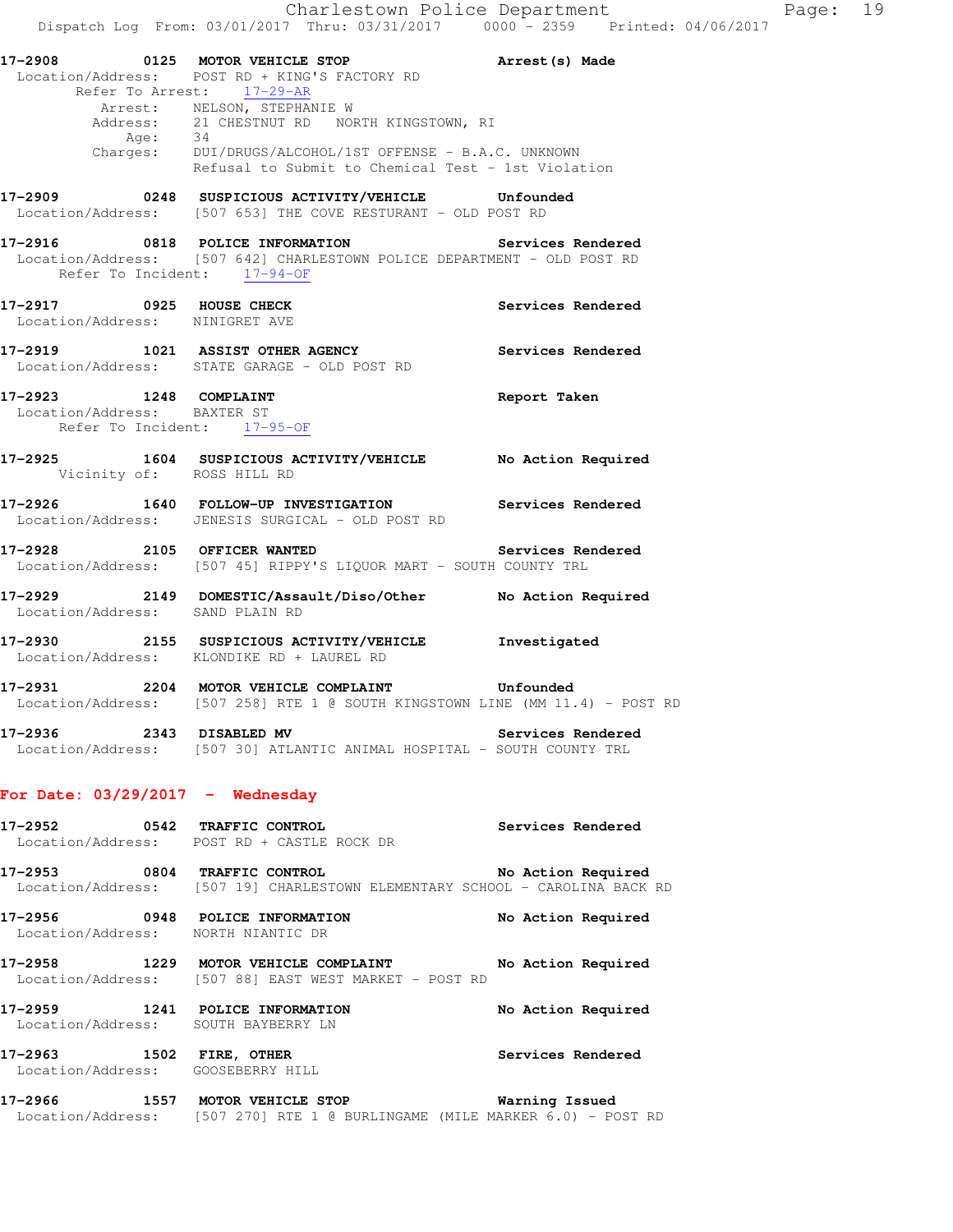|                                   |                                                                                                                                       | Charlestown Police Department<br>Page: 20 |
|-----------------------------------|---------------------------------------------------------------------------------------------------------------------------------------|-------------------------------------------|
|                                   | Location/Address: [507 279] RTE 2 @ CHARLESTOWN TOWN HALL - SOUTH COUNTY TRL                                                          |                                           |
| Location/Address: AUBURN DR       | 17-2969 1725 DUMPING VIOLATIONS                                                                                                       | Investigated                              |
|                                   | 17-2970 1728 DISABLED MV<br>Location/Address: POST RD + PROSSER TRL                                                                   | Removed Hazard                            |
|                                   | 17-2973 2337 MOTOR VEHICLE STOP <b>WATER Mand State</b><br>Location/Address: OLD COACH RD + CEDAR SWAMP PATH                          |                                           |
| For Date: $03/30/2017$ - Thursday |                                                                                                                                       |                                           |
|                                   | Location/Address: [507 258] RTE 1 @ SOUTH KINGSTOWN LINE (MM 11.4) - POST RD                                                          |                                           |
|                                   | 17-2983 0119 MOTOR VEHICLE STOP<br>Location/Address: POST RD + LAKESIDE DR                                                            | No Action Required                        |
| Location/Address: LAUREL RD       | 17-2995 0414 ALARM, BURGLAR <b>Example 18 and Solution Checked/Secured</b>                                                            |                                           |
|                                   | 17-2996 0509 TRAFFIC CONTROL<br>Location/Address: FALCONE LN + OLD POST RD                                                            | Services Rendered                         |
| Location/Address: FALCONE LN      | 17-2997 0557 MOTOR VEHICLE STOP <b>Warning Issued</b>                                                                                 |                                           |
|                                   | 17-2998 0716 ASSIST OTHER POLICE DEPT Services Rendered<br>Location/Address: SOUTH COUNTY TRL                                         |                                           |
|                                   | 17-3000 0937 MOTOR VEHICLE COMPLAINT Could Not Locate<br>Vicinity of: OLD POST RD + RIDGEWOOD RD                                      |                                           |
|                                   | 17-3001 1011 MOTOR VEHICLE STOP <b>Warning Issued</b><br>Location/Address: [507 261] RTE 1 @ STATE GARAGE (MILE MARKER 9.6) - POST RD |                                           |
|                                   | 17-3004 1440 ANIMAL COMPLAINT<br>Vicinity of: BISCUIT CITY RD                                                                         | Services Rendered                         |
|                                   | 17-3005 1531 POLICE INFORMATION 17-3005 Unfounded<br>Location/Address: [507 642] CHARLESTOWN POLICE DEPARTMENT - OLD POST RD          |                                           |
|                                   | 17-3006 1538 MOTOR VEHICLE STOP <b>Warning Issued</b><br>Location/Address: OLD POST RD + MATUNUCK SCHOOLHOUSE RD                      |                                           |
| Location/Address: LEWIS TRL       | 17-3007 1552 FIRE, STRUCTURE                                                                                                          | Extinquished                              |
|                                   | 17-3008 1647 TRAFFIC CONTROL<br>Location/Address: POST RD + EAST BEACH RD                                                             | Services Rendered                         |
|                                   | 17-3009 1739 PSYCHOLOGICAL EMERGENCY<br>Location/Address: NORTH CASTLE WAY<br>Refer To Incident: 17-96-OF                             | Investigated                              |
| Location/Address: DEBBY LN        | 17-3010 1802 SUSPICIOUS ACTIVITY/VEHICLE Unfounded                                                                                    |                                           |
| 17-3011 1820 DISABLED MV          | Location/Address: [507 410] POST RD + NARROW LN                                                                                       | Removed Hazard                            |
|                                   | 17-3012 1829 DISABLED MV<br>Location/Address: POST RD + NARROW LN                                                                     | No Action Required                        |
|                                   | 17-3013 1835 OFFICER WANTED<br>Location/Address: [507 642] CHARLESTOWN POLICE DEPARTMENT - OLD POST RD                                | Report Taken                              |
|                                   | Refer To Incident: 17-97-OF                                                                                                           |                                           |